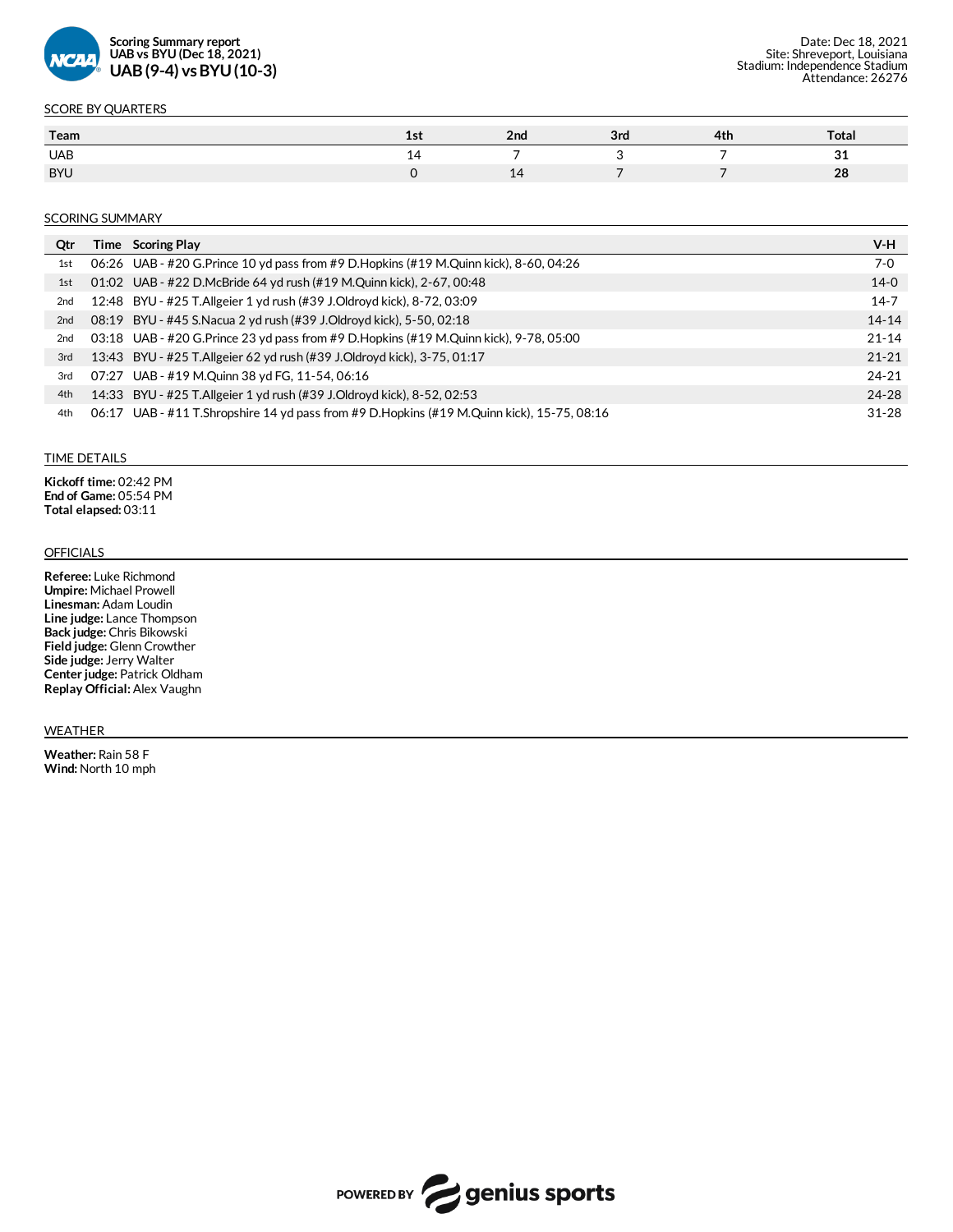

| <b>Team Statistics report</b><br>UAB vs BYU (Dec 18, 2021)<br><b>NCAA</b> |                     | Date: Dec 18, 2021<br>Site: Shreveport, Louisiana<br>Stadium: Independence Stadium<br>Attendance: 26276 |
|---------------------------------------------------------------------------|---------------------|---------------------------------------------------------------------------------------------------------|
| <b>FULL GAME</b>                                                          | <b>UAB</b>          | <b>BYU</b>                                                                                              |
| <b>FIRST DOWNS</b>                                                        | 23                  | 17                                                                                                      |
| Rushing                                                                   | 12                  | 9                                                                                                       |
| Passing                                                                   | 11                  | 6                                                                                                       |
| Penalty                                                                   | $\mathbf 0$         | $\overline{2}$                                                                                          |
| <b>NET YARDS RUSHING</b>                                                  | 223                 | 199                                                                                                     |
| <b>Rushing Attempts</b>                                                   | 43                  | 35                                                                                                      |
| Average Per Rush                                                          | 5.2                 | 5.7                                                                                                     |
| <b>Rushing Touchdowns</b>                                                 | $\mathbf{1}$        | $\overline{4}$                                                                                          |
| <b>Yards Gained Rushing</b>                                               | 243                 | 229                                                                                                     |
| Yards Lost Rushing                                                        | 20                  | 30                                                                                                      |
| <b>NET YARDS PASSING</b>                                                  | 189                 | 195                                                                                                     |
| Completions-Attempts-Int                                                  | $19 - 23 - 1$       | $15 - 23 - 0$                                                                                           |
| Average Per Attempt                                                       | 8.2                 | 8.5                                                                                                     |
| Average Per Completion                                                    | 9.9                 | 13.0                                                                                                    |
| Passing Touchdowns                                                        | 3                   | $\mathsf{O}$                                                                                            |
| <b>TOTAL OFFENSE YARDS</b>                                                | 412                 | 394                                                                                                     |
| Total offense plays                                                       | 66                  | 58                                                                                                      |
| Average Gain Per Play                                                     | 6.2                 | 6.8                                                                                                     |
| Fumbles: Number-Lost                                                      | $1-0$               | $2 - 1$                                                                                                 |
| Penalties: Number-Yards                                                   | $3 - 17$            | $2 - 10$                                                                                                |
| <b>PUNTS-YARDS</b>                                                        | $2 - 76$            | $1 - 43$                                                                                                |
| Average Yards Per Punt                                                    | 38.0                | 43.0                                                                                                    |
| Net Yards Per Punt                                                        | 31.5                | 39                                                                                                      |
| Inside 20                                                                 | $\mathsf{O}$        | $\mathbf 0$                                                                                             |
| 50+ Yards                                                                 | $\mathbf 0$         | $\mathsf O$                                                                                             |
| Touchbacks                                                                | $\mathbf 0$         | $\mathsf{O}\xspace$                                                                                     |
| Fair catch                                                                | 0                   | 0                                                                                                       |
| <b>KICKOFF-YARDS</b>                                                      | $6 - 337$           | $5 - 268$                                                                                               |
| Average Yards Per Kickoff                                                 | 56.2                | 53.6                                                                                                    |
| Net Yards Per Kickoff                                                     | 37.8                | 40.6                                                                                                    |
| Touchbacks                                                                | $\mathbf{1}$        | $\overline{\mathbf{c}}$                                                                                 |
| Fair Catch Yards                                                          | $\mathbf 0$         | 0                                                                                                       |
| Punt returns: Number-Yards-TD                                             | $1 - 4 - 0$         | $1 - 13 - 0$                                                                                            |
| Average Per Return                                                        | 4.0                 | 13.0                                                                                                    |
| Kickoff returns: Number-Yds-TD                                            | $2 - 15 - 0$        | $5 - 85 - 0$                                                                                            |
| Average Per Return                                                        | $7.5$               | 17.0                                                                                                    |
| Interceptions: Number-Yds-TD                                              | $0 - 0 - 0$         | $1 - 8 - 0$                                                                                             |
| Fumble Returns: Number-Yds-TD                                             | $0 - 0 - 0$         | $0 - 0 - 0$                                                                                             |
| Miscellaneous Yards                                                       | $\mathsf{O}$        | $\mathsf 0$                                                                                             |
| <b>Possession Time</b>                                                    | 35:27               | 24:33                                                                                                   |
|                                                                           | 07:46               | 07:14                                                                                                   |
| 1st Quarter<br>2nd Quarter                                                | 07:21               | 07:39                                                                                                   |
|                                                                           | 08:28               | 06:32                                                                                                   |
| 3rd Quarter                                                               | 11:52               | 03:08                                                                                                   |
| 4th Quarter                                                               |                     |                                                                                                         |
| <b>Third-Down Conversions</b>                                             | $9 - 14$<br>$2 - 2$ | $4 - 12$<br>$2 - 5$                                                                                     |
| <b>Fourth-Down Conversions</b>                                            |                     |                                                                                                         |
| Red-Zone Scores-Chances                                                   | $3 - 4$             | $3 - 3$                                                                                                 |
| Touchdowns                                                                | $2 - 4$             | $3 - 3$                                                                                                 |
| Field goals                                                               | $1 - 4$             | $0 - 3$                                                                                                 |
| Sacks By: Number-Yards                                                    | $1 - 5$             | $3 - 12$                                                                                                |
| <b>PAT Kicks</b>                                                          | $4 - 4$             | $4 - 4$                                                                                                 |
| <b>Field Goals</b>                                                        | $1 - 1$             | $0-0$                                                                                                   |
| Points off Turnover                                                       | $\mathsf{O}\xspace$ | $\overline{7}$                                                                                          |

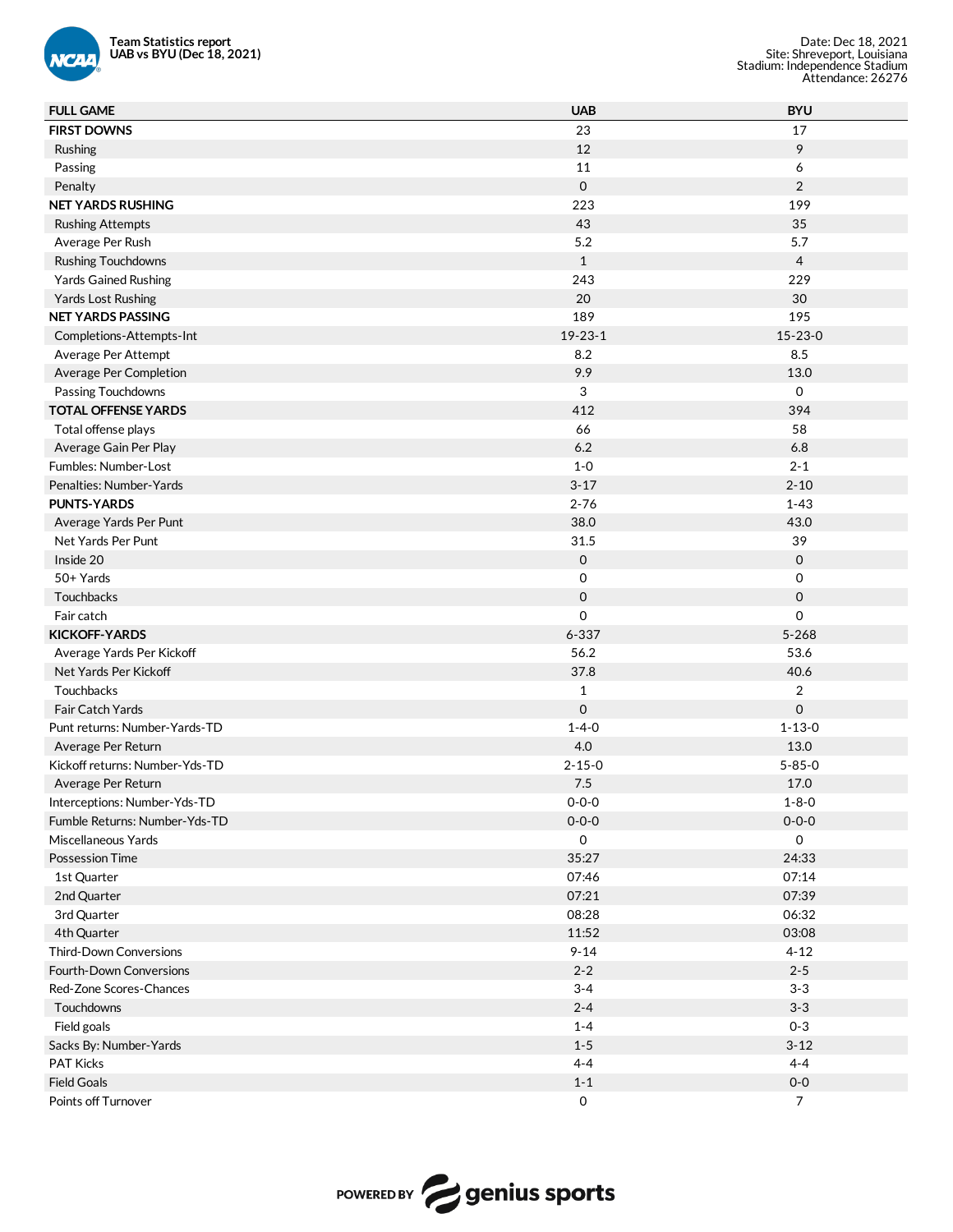

# FULL GAME

| <b>RUSHING</b>     |                | No. Gain Loss Net TD |                |      |              | Lg | Avg    |
|--------------------|----------------|----------------------|----------------|------|--------------|----|--------|
| DeWayne McBride    | 28             | 188                  | 5              | 183  | $\mathbf{1}$ | 64 | 6.5    |
| Jermaine Brown Jr. | 8              | 48                   |                | 47   |              | 15 | 5.9    |
| <b>TEAM</b>        | $\overline{2}$ | 0                    | $\overline{2}$ | $-2$ |              | 0  | $-1.0$ |
| Dylan Hopkins      | 5              |                      | 12             | $-5$ |              |    | $-1.0$ |
| Totals:            | 43             | 243                  | 20             | 223  | $\mathbf{1}$ | 64 | 5.2    |

| <b>PASSING</b>     |          |          |                | $C-A-I$  |                | Yds            | TD   |            | Long           | <b>Sack</b>    |
|--------------------|----------|----------|----------------|----------|----------------|----------------|------|------------|----------------|----------------|
| Dylan Hopkins      |          |          |                |          | $19 - 23 - 1$  | 189            | 3    |            | 32             | 3              |
|                    | Totals:  |          |                |          | $19 - 23 - 1$  | 189            | 3    |            | 32             | 3              |
| <b>RECEIVING</b>   |          |          | <b>TAR</b>     |          | No.            | Yards          |      | <b>YAC</b> | TD             | Long           |
| Gerrit Prince      |          |          | 5              |          | 4              | 43             |      | 16         | $\overline{2}$ | 23             |
| Ryan Davis         |          |          | 4              |          | 3              | 50             |      | 9          | $\Omega$       | 32             |
| Tejhaun Palmer     |          |          | 3              |          | 3              | 48             |      | 21         | 0              | 18             |
| Hayden Pittman     |          |          | 3              |          | 3              | 9              |      | 4          | $\Omega$       | 4              |
| Trea Shropshire    |          |          | 4              |          | $\overline{2}$ | 21             |      | $\Omega$   | 1              | 14             |
| Jermaine Brown Jr. |          |          | $\overline{2}$ |          | $\mathfrak{p}$ | 18             |      | 26         | $\Omega$       | 11             |
| TJ Jones           |          |          | $\overline{2}$ |          | 2              | $\Omega$       |      | 8          | 0              | $\overline{2}$ |
|                    | Totals:  |          | 23             |          | 19             | 189            |      | 84         | 3              | 32             |
| <b>PUNTING</b>     |          |          | No.            |          | Yds            | Avg            | Long |            | ln20           | TB             |
| Kyle Greenwell     |          |          | $\overline{2}$ |          | 76             | 38.0           | 42   |            | 0              | $\Omega$       |
|                    | Totals:  |          | $\overline{2}$ |          | 76             | 38.0           | 42   |            | 0              | 0              |
| <b>RETURNS</b>     |          | Punt     |                |          |                | <b>Kickoff</b> |      |            | Intercept      |                |
|                    | No       | Yds      |                | Lg       | No             | Yds            | Lg   | No         | Yds            | Lg             |
| Starling Thomas V  | 1        | 4        |                | 4        | $\Omega$       | 0              | 0    | $\Omega$   | $\Omega$       | 0              |
| Jermaine Brown Jr. | 0        | $\Omega$ |                | 0        | $\mathbf{1}$   | 15             | 15   | $\Omega$   | $\Omega$       | 0              |
| Will Conner        | $\Omega$ | $\Omega$ |                | $\Omega$ | 1              | 0              | 0    | $\Omega$   | $\Omega$       | 0              |
| Totals:            | 1        | 4        |                | 4        | $\overline{2}$ | 15             | 15   | 0          | 0              | 0              |

| <b>FIELD GOALS</b> | Qtr      | <b>Time</b> |           | <b>Dist</b> |          | Result    |  |
|--------------------|----------|-------------|-----------|-------------|----------|-----------|--|
| Matt Quinn         | 3rd      | 07:27       |           | 38          |          | GOOD      |  |
| <b>KICKOFFS</b>    | No.      | Yards       |           | Avg         | ТB       | <b>OB</b> |  |
| Reese Burkhardt    | 6        | 337         |           | 56.2        | 1        | 0         |  |
| <b>ALL-PURPOSE</b> | Rush     | Rcv         | <b>KR</b> | <b>PR</b>   | IR       | Total     |  |
| DeWayne McBride    | 183      | $\Omega$    | 0         | 0           | 0        | 183       |  |
| Jermaine Brown Jr. | 47       | 18          | 15        | $\Omega$    | $\Omega$ | 80        |  |
| Ryan Davis         | $\Omega$ | 50          | 0         | $\Omega$    | 0        | 50        |  |
| Tejhaun Palmer     | $\Omega$ | 48          | $\Omega$  | $\Omega$    | 0        | 48        |  |
| F1 B1 F1 F2        |          |             |           |             |          |           |  |

FUMBLES

UAB - Will Conner 1-0

BYU- Miles Davis 1-0,Samson Nacua 1-1

**BYU**

| <b>RUSHING</b>        |         |      | No.            |                | Gain           | Loss           | Net            | TD           |      | Lg             | Avg       |
|-----------------------|---------|------|----------------|----------------|----------------|----------------|----------------|--------------|------|----------------|-----------|
| <b>Tyler Allgeier</b> |         |      | 27             |                | 203            | 11             | 192            | 3            |      | 62             | 7.1       |
| Puka Nacua            |         |      | $\mathbf{1}$   |                | 20             | 0              | 20             | 0            |      | 20             | 20.0      |
| Samson Nacua          |         |      | 1              |                | 2              | 0              | $\overline{2}$ | 1            |      | $\overline{2}$ | 2.0       |
| Masen Wake            |         |      | 1              |                | 0              | 0              | 0              | 0            |      | 0              | 0.0       |
| Baylor Romney         |         |      | 3              |                | 4              | 5              | $-1$           | 0            |      | 3              | $-0.3$    |
| <b>Gunner Romney</b>  |         |      | $\mathbf{1}$   |                | 0              | 7              | $-7$           | 0            |      | 0              | $-7.0$    |
| Miles Davis           |         |      | $\overline{1}$ |                | 0              | 7              | $-7$           | 0            |      | 0              | $-7.0$    |
|                       | Totals: |      | 35             |                | 229            | 30             | 199            | 4            |      | 62             | 5.7       |
| <b>PASSING</b>        |         |      |                | $C-A-I$        |                | Yds            | TD             |              | Long |                | Sack      |
| Baylor Romney         |         |      |                |                | $15 - 23 - 0$  | 195            | 0              |              | 37   |                | 1         |
|                       | Totals: |      |                |                | 15-23-0        | 195            | 0              |              | 37   |                | 1         |
| <b>RECEIVING</b>      |         |      |                | TAR            | No.            | Yards          |                | <b>YAC</b>   |      | TD             | Long      |
| <b>Gunner Romney</b>  |         |      |                | 5              | 3              | 55             |                | 6            |      | 0              | 37        |
| Masen Wake            |         |      |                | 3              | 3              | 55             |                | 53           |      | 0              | 29        |
| Samson Nacua          |         |      |                | 4              | 3              | 41             |                | 7            |      | 0              | 22        |
| Dallin Holker         |         |      |                | $\overline{2}$ | $\overline{2}$ | 17             |                | 14           |      | 0              | 11        |
| <b>Tyler Allgeier</b> |         |      | 2              | 2              | 12             |                | 11             |              | 0    | 9              |           |
| Puka Nacua            |         |      |                | 5              | $\mathbf{1}$   | 9              |                | 11           |      | 0              | 9         |
| Keanu Hill            |         |      |                | 2              | 1              | 6              |                | 0            |      | 0              | 6         |
|                       | Totals: |      |                | 23             | 15             | 195            |                | 102          |      | 0              | 37        |
| <b>PUNTING</b>        |         |      | No.            |                | Yds            | Avg            | Long           |              |      | In20           | TB        |
| Ryan Rehkow           |         |      |                | 1              | 43             | 43.0           | 43             |              |      | 0              | $\Omega$  |
|                       | Totals: |      | 1              |                | 43             | 43.0           | 43             |              |      | 0              | 0         |
| <b>RETURNS</b>        |         | Punt |                |                |                | <b>Kickoff</b> |                |              |      | Intercept      |           |
|                       | No      | Yds  |                | Lg             | No             | Yds            | Lg             | No           |      | Yds            | Lg        |
| Hobbs Nyberg          | 1       | 13   |                | 13             | 0              | 0              | 0              | 0            |      | 0              | 0         |
| Caleb Christensen     | 0       | 0    |                | 0              | $\mathbf{1}$   | 13             | 13             | 0            |      | 0              | 0         |
| Miles Davis           | 0       | 0    |                | 0              | 3              | 56             | 25             | 0            |      | 0              | 0         |
| Jacob Boren           | 0       | 0    |                | 0              | $\mathbf{1}$   | 14             | 14             | 0            |      | 0              | 0         |
| Jackson Kaufusi       | 0       | 0    |                | 0              | 0              | 2              | 2              | 0            |      | 0              | 0         |
| Hayden Livingston     | 0       | 0    |                | 0              | 0              | 0              | 0              | $\mathbf{1}$ |      | 8              | 8         |
| Totals:               | 1       | 13   |                | 13             | 5              | 85             | 25             | 1            |      | 8              | 8         |
| <b>FIELD GOALS</b>    |         |      |                | Qtr            |                | Time           | Dist           |              |      |                | Result    |
|                       |         |      |                |                |                |                |                |              |      |                |           |
| <b>KICKOFFS</b>       |         |      |                | No.            |                | Yards          | Avg            |              |      | TВ             | <b>OB</b> |

| <b>KICKOFFS</b>       | No.  | Yards |    | Avg       | тв | ОB    |
|-----------------------|------|-------|----|-----------|----|-------|
| Jacob Oldroyd         | 5    | 268   |    | 53.6      | 2  | 0     |
| <b>ALL-PURPOSE</b>    | Rush | Rcv   | КR | <b>PR</b> | IR | Total |
| <b>Tyler Allgeier</b> | 192  | 12    | 0  | 0         | 0  | 204   |
| Masen Wake            | 0    | 55    | 0  | 0         | 0  | 55    |
| Miles Davis           | -7   | 0     | 56 | 0         | 0  | 49    |
| <b>Gunner Romney</b>  | -7   | 55    | 0  | 0         | 0  | 48    |

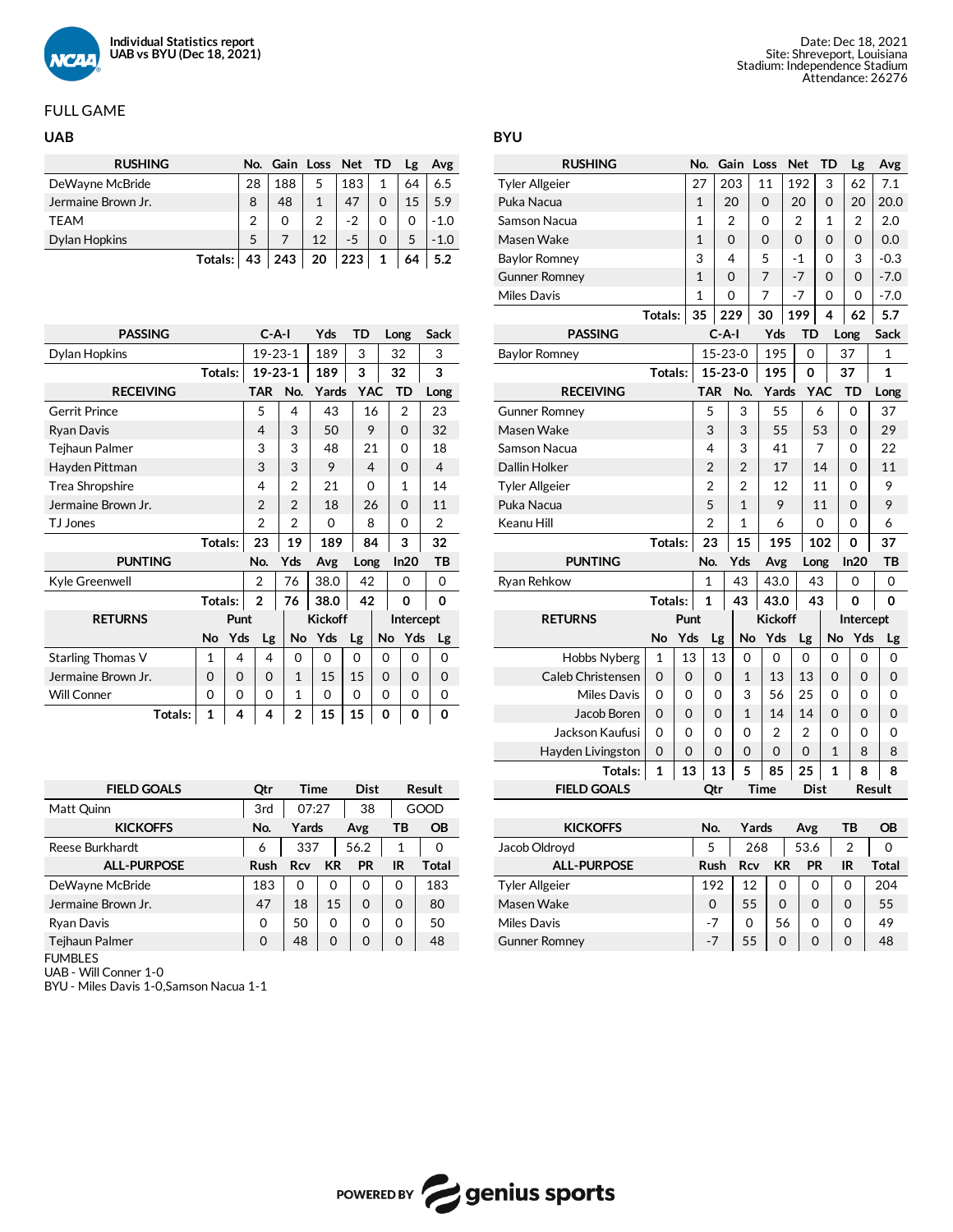

## FULL GAME **UAB**

|                  | Name                            | Solo                | Ast               | Total             | Sacks-Yds              | TFL-Yds                | FF           | FR-Yds         | Int-Yds          | <b>BrUp</b>         | <b>Blks</b> | QBH                 |
|------------------|---------------------------------|---------------------|-------------------|-------------------|------------------------|------------------------|--------------|----------------|------------------|---------------------|-------------|---------------------|
| 44               | Antonio Moultrie                | $\overline{7}$      | $\overline{2}$    | 9                 | $0.0 - 0$              | $4.0 - 22$             | 0            | $0-0$          | $0-0$            | 0                   | 0           | 0                   |
| 50               | Noah Wilder                     | $\overline{2}$      | 5                 | 7                 | $0.0 - 0$              | $0.0 - 0$              | 0            | $0-0$          | $0-0$            | $\mathbf 0$         | 0           | $\mathbf 0$         |
| 24               | Deshaun Oliver Jr.              | $\overline{2}$      | 3                 | 5                 | $0.0 - 0$              | $1.0 - 3$              | 0            | $0-0$          | $0-0$            | 0                   | 0           | 0                   |
| 0                | Keondre Swoopes                 | 3                   | $\mathbf{1}$      | $\overline{4}$    | $0.0 - 0$              | $0.0 - 0$              | 0            | $0-0$          | $0-0$            | $\mathbf 0$         | 0           | $\mathbf 0$         |
| 16               | Alex Wright                     | $\overline{2}$      | $\overline{2}$    | 4                 | $0.0 - 0$              | $0.0 - 0$              | 0            | $0-0$          | $0-0$            | 0                   | 0           | 0                   |
| 31               | Kyle Harrell                    | $\overline{2}$      | 2                 | $\overline{4}$    | $0.0 - 0$              | $0.0 - 0$              | 0            | $0-0$          | $0-0$            | $\mathbf 0$         | 0           | $\mathsf{O}\xspace$ |
| 21               | <b>Will Boler</b>               | $\mathbf 1$         | 3                 | 4                 | $0.0 - 0$              | $0.0 - 0$              | 0            | $0-0$          | $0-0$            | 0                   | 0           | 0                   |
| 3                | <b>CD Daniels</b>               | $\overline{2}$      | $\mathbf{1}$      | 3                 | $0.0 - 0$              | $0.0 - 0$              | 0            | $0-0$          | $0-0$            | $\mathbf 0$         | 0           | $\mathsf{O}\xspace$ |
| 26               | Damon Miller                    | $\overline{2}$      | $\mathbf{1}$      | 3                 | $0.0 - 0$              | $0.0 - 0$              | 0            | $0-0$          | $0-0$            | 0                   | 0           | 0                   |
| 11               | <b>Troy Young</b>               | $\overline{2}$      | $\mathbf{1}$      | 3                 | $0.0 - 0$              | $0.0 - 0$              | 0            | $0-0$          | $0-0$            | $\mathsf 0$         | 0           | $\mathsf{O}\xspace$ |
| 14               | Dy'Jonn Turner                  | $\overline{2}$      | 0                 | $\overline{2}$    | $0.0 - 0$              | $0.0 - 0$              | 0            | $0-0$          | $0-0$            | $\mathbf{1}$        | 0           | 0                   |
| 25               | Larry Wooden                    | $\overline{2}$      | $\mathbf 0$       | $\overline{2}$    | $0.0 - 0$              | $0.0 - 0$              | $\mathbf{1}$ | $0-0$          | $0-0$            | $\mathsf{O}\xspace$ | 0           | $\mathsf{O}\xspace$ |
| 7                | <b>Tyler Taylor</b>             | $\mathbf 1$         | $\mathbf{1}$      | $\overline{2}$    | $0.0 - 0$              | $0.0 - 0$              | 0            | $0-0$          | $0-0$            | 0                   | 0           | 0                   |
| 4                | Starling Thomas V               | $\mathbf{1}$        | $\mathbf{1}$      | $\overline{2}$    | $0.0 - 0$              | $0.0 - 0$              | 0            | $0-0$          | $0-0$            | $\mathbf 0$         | 0           | $\mathsf{O}\xspace$ |
| 95               | Mi'Cario Stanley                | $\mathbf 1$         | $\mathbf{1}$      | $\overline{2}$    | $0.0 - 0$              | $0.0 - 0$              | 0            | $0-0$          | $0-0$            | 0                   | 0           | 0                   |
| 37               | Nikia Eason Jr.                 | $\mathbf{1}$        | $\mathbf 0$       | $\mathbf{1}$      | $0.0 - 0$              | $0.0 - 0$              | 0            | $0-0$          | $0-0$            | $\mathbf 0$         | 0           | $\mathsf{O}\xspace$ |
| $\overline{2}$   | <b>Kelle Sanders</b>            | $\mathbf 1$         | 0                 | $\mathbf{1}$      | $0.0 - 0$              | $0.0 - 0$              | 0            | $0-0$          | $0-0$            | 0                   | 0           | 0                   |
| 99               | Fish McWilliams                 | $\mathbf{1}$        | $\mathbf 0$       | $\mathbf{1}$      | $1.0 - 5$              | $1.0 - 5$              | 0            | $0-0$          | $0-0$            | $\mathbf 0$         | 0           | $\mathsf{O}\xspace$ |
| 12               | Grayson Cash                    | $\mathbf 1$         | 0                 | $\mathbf{1}$      | $0.0 - 0$              | $0.0 - 0$              | 0            | $0-0$          | $0-0$            | 0                   | 0           | 0                   |
| 10               | <b>Tyree Turner</b>             | $\mathbf{1}$        | $\mathbf 0$       | $\mathbf{1}$      | $0.0 - 0$              | $0.0 - 0$              | 0            | $0-0$          | $0-0$            | $\mathbf 0$         | 0           | $\mathsf{O}\xspace$ |
|                  | <b>TEAM</b>                     | 1                   | 0                 | $\mathbf{1}$      | $0.0 - 0$              | $0.0 - 0$              | 0            | $0-0$          | $0-0$            | 0                   | 0           | 0                   |
| 93               | Michael Fairbanks II            | $\mathsf{O}\xspace$ | $\mathbf{1}$      | $\mathbf{1}$      | $0.0 - 0$              | $0.0 - 0$              | 0            | $0-0$          | $0-0$            | $\mathbf 0$         | 0           | $\mathbf 0$         |
| 5                | Charlie Benton                  | 0                   | $\mathbf{1}$      | $\mathbf{1}$      | $0.0 - 0$              | $0.0 - 0$              | 0            | $0-0$          | $0-0$            | 0                   | 0           | 0                   |
| 15               | Mac McWilliams                  | $\mathbf 0$         | $\mathbf 0$       | $\mathbf 0$       | $0.0 - 0$              | $0.0 - 0$              | 0            | $1-0$          | $0-0$            | 0                   | 0           | $\mathbf 0$         |
|                  | <b>Totals</b>                   | 38                  | 26                | 64                | $1.0 - 5$              | $6.0 - 30$             | $\mathbf{1}$ | $1-0$          | $0-0$            | $\mathbf{1}$        | 0           | 0                   |
|                  |                                 |                     |                   |                   |                        |                        |              |                |                  |                     |             |                     |
|                  |                                 |                     |                   |                   |                        |                        |              |                |                  |                     |             |                     |
|                  |                                 |                     |                   |                   |                        |                        |              |                |                  |                     |             |                     |
| #                | Name                            | Solo                | Ast               | Total             | Sacks-Yds              | TFL-Yds                | <b>FF</b>    | FR-Yds         | Int-Yds          | <b>BrUp</b>         | <b>Blks</b> | QBH                 |
| 31               | Max Tooley                      | 6                   | 4                 | 10                | $0.0 - 0$              | $0.0 - 0$              | 0            | $0-0$          | $0-0$            | 1                   | 0           | 0                   |
| 33               | Ben Bywater                     | 5                   | $\overline{4}$    | 9                 | $0.0 - 0$              | $2.0 - 2$              | $\mathbf 0$  | $0-0$          | $0-0$            | 0                   | 0           | 0                   |
| 92               | <b>Tyler Batty</b>              | 5                   | 3                 | 8                 | $2.5 - 10$             | $3.0 - 12$             | 0            | $0-0$          | $0-0$            | 0                   | 0           | 0                   |
| 95               | Caden Haws                      | $\overline{2}$      | 6                 | 8                 | $0.0 - 0$              | $0.0 - 0$              | 0            | $0-0$          | $0-0$            | $\mathsf{O}\xspace$ | 0           | 0                   |
| 45               | Pepe Tanuvasa                   | 3                   | 2                 | 5                 | $0.0 - 0$              | $1.5 - 3$              | 0            | $0-0$          | $0-0$            | 0                   | 0           | 0                   |
| 22               | Ammon Hannemann                 | 4                   | $\mathbf{O}$      | $\overline{4}$    | $0.0 - 0$              | $0.0 - 0$              | 0            | $0-0$          | $0-0$            | $\mathsf{O}\xspace$ | 0           | 0                   |
| 46               | Drew Jensen                     | 4                   | 0                 | 4                 | $0.0 - 0$              | $0.0 - 0$              | 0            | $0-0$          | $0-0$            | $\mathbf{1}$        | 0           | 0                   |
| 53               | Fisher Jackson                  | $\mathbf{1}$        | 3                 | 4                 | $0.5 - 2$              | $0.5 - 2$              | $\mathsf 0$  | $0-0$          | $0-0$            | $\mathsf{O}\xspace$ | 0           | $\mathbf 0$         |
| 18               | Kaleb Hayes                     | 3                   | 0                 | 3                 | $0.0 - 0$              | $0.0 - 0$              | 0            | $0-0$          | $0-0$            | 0                   | $\Omega$    | $\Omega$            |
| 5                | D'Angelo Mandell                | $\overline{2}$      | $\mathbf{1}$      | 3                 | $0.0 - 0$              | $0.0 - 0$              | 0            | $0-0$          | $0-0$            | 0                   | 0           | 0                   |
| 17               | Matthew Criddle                 | 2                   | 0                 | $\overline{2}$    | $0.0 - 0$              | $0.0 - 0$              | 0            | $0-0$          | $0-0$            | 0                   | 0           | 0                   |
|                  | 62 Atunaisa Mahe                | 0                   | $\overline{2}$    | $\overline{2}$    | $0.0 - 0$              | $0.5 - 1$              | 0            | $0-0$          | $0-0$            | 0                   | 0           | 0                   |
| 91               | Earl Tuioti-Mariner             | 0                   | 2                 | $\overline{2}$    | $0.0 - 0$              | $0.0 - 0$              | 0            | $0-0$          | $0-0$            | 0                   | 0           | 0                   |
| <b>BYU</b><br>5  | Chris Jackson                   | $\mathbf{1}$        | 0                 | $\mathbf{1}$      | $0.0 - 0$              | $0.0 - 0$              | 0            | $0-0$          | $0-0$            | 0                   | 0           | 0                   |
| 58               | Uriah Leiataua                  | 1                   | 0                 | $\mathbf{1}$      | $0.0 - 0$              | $0.0 - 0$              | 0            | $0-0$          | $0-0$            | 0                   | 0           | 0                   |
|                  | 29 Shamon Willis                | 1                   | 0                 | $\mathbf{1}$      | $0.0 - 0$              | $0.0 - 0$              | 0            | $0-0$          | $0-0$            | 0                   | 0           | 0                   |
| 98               | Gabe Summers                    | 1                   | 0                 | $\mathbf{1}$      | $0.0 - 0$              | $0.0 - 0$              | 0            | $0-0$          | $0-0$            | 0                   | 0           | 0                   |
| 12 <sup>12</sup> | Malik Moore                     | 1                   | 0                 | $\mathbf{1}$      | $0.0 - 0$              | $0.0 - 0$              | 0            | $0-0$          | $0-0$            | 0                   | 0           | 0                   |
| 20               | Jacob Boren                     | 1                   | 0                 | $\mathbf{1}$      | $0.0 - 0$              | $0.0 - 0$              | 0            | $0-0$          | $0-0$            | 0                   | 0           | 0                   |
|                  | 94 John Nelson                  | 0                   | $\mathbf{1}$      | $\mathbf{1}$      | $0.0 - 0$              | $0.5 - 0$              | 0            | $0-0$          | $0-0$            | 0                   | 0           | 0                   |
| 38               | Jackson Kaufusi                 | 0                   | $\mathbf{1}$      | $\mathbf{1}$      | $0.0 - 0$              | $0.0 - 0$              | 0            | $0-0$          | $0-0$            | 0                   | 0           | 0                   |
| 90<br>28         | Jacob Palu<br>Hayden Livingston | 0<br>0              | $\mathbf{1}$<br>0 | $\mathbf{1}$<br>0 | $0.0 - 0$<br>$0.0 - 0$ | $0.0 - 0$<br>$0.0 - 0$ | 0<br>0       | $0-0$<br>$0-0$ | $0-0$<br>$1 - 8$ | 0<br>0              | 0<br>0      | 0<br>0              |

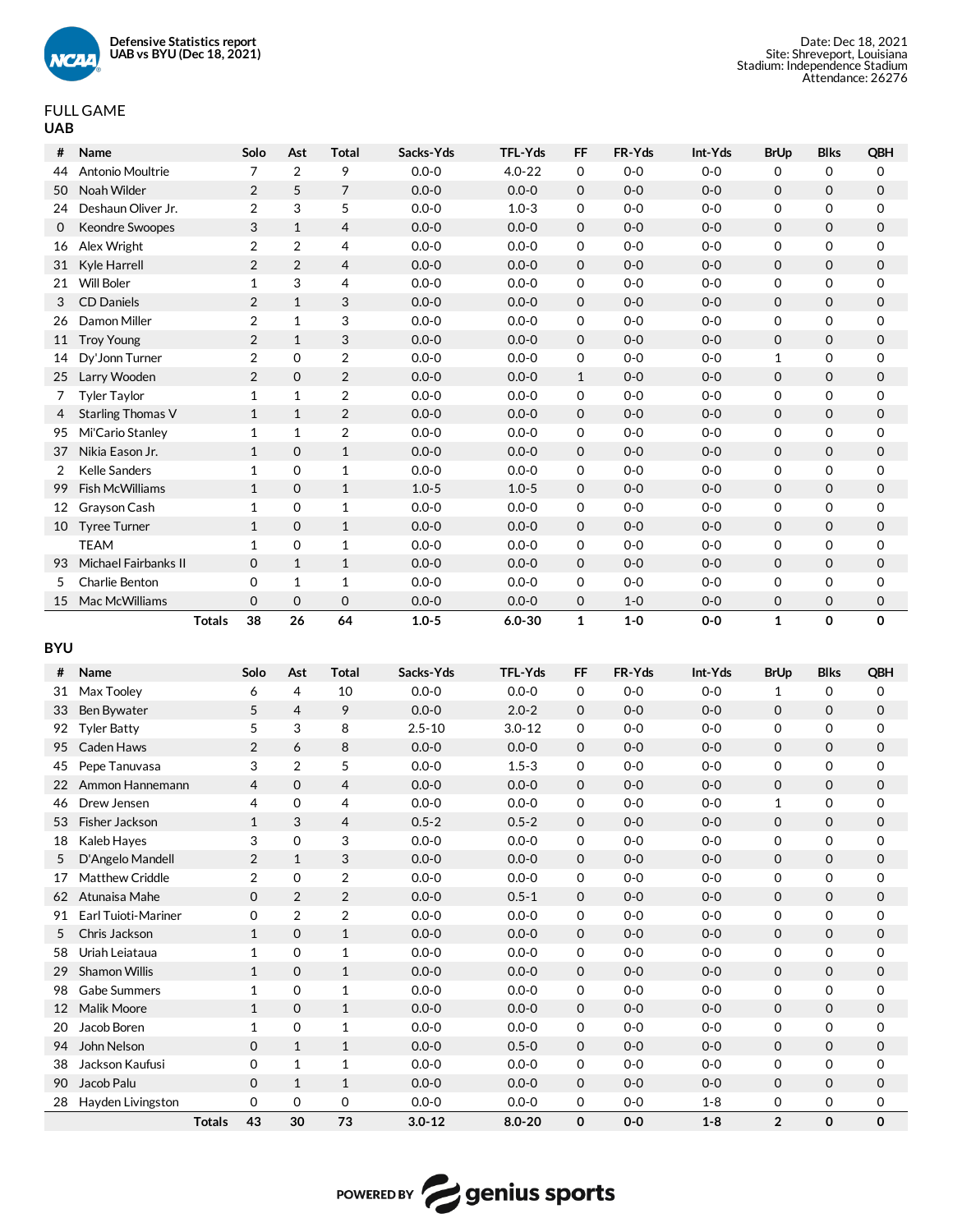

## **UAB**

|                    |                        |              | <b>Drive Started</b> |                 |                | <b>Drive Ended</b> |              | Consumed     |              |
|--------------------|------------------------|--------------|----------------------|-----------------|----------------|--------------------|--------------|--------------|--------------|
| Team               | Qtr                    | <b>Spot</b>  | Time                 | <b>Obtained</b> | <b>Spot</b>    | <b>Time</b>        | How lost     | PI - Yds     | <b>TOP</b>   |
| <b>UAB</b>         | 1st                    | <b>UAB25</b> | 15:00                | Kickoff         | <b>UAB39</b>   | 12:28              | Punt         | $4 - 14$     | 02:32        |
| <b>UAB</b>         |                        | <b>UAB40</b> | 10:52                | Punt            | BYU00          | 06:26              | *TOUCHDOWN   | $8 - 60$     | 04:26        |
| <b>UAB</b>         |                        | UAB33        | 01:50                | Downs           | BYU00          | 01:02              | *TOUCHDOWN   | $2 - 67$     | 00:48        |
| <b>UAB</b>         | 2nd                    | <b>UAB25</b> | 12:44                | Kickoff         | <b>UAB21</b>   | 10:37              | Punt         | $3 - 4$      | 02:07        |
| <b>UAB</b>         |                        | <b>UAB22</b> | 08:18                | Kickoff         | BYU00          | 03:18              | *TOUCHDOWN   | $9 - 78$     | 05:00        |
| <b>UAB</b>         |                        | <b>UAB39</b> | 00:09                | Downs           | UAB38          | 00:00              | End of half  | $1 - -1$     | 00:09        |
| <b>UAB</b>         | 3rd                    | <b>UAB25</b> | 13:43                | Kickoff         | BYU21          | 07:27              | *FIELD GOAL  | $11 - 54$    | 06:16        |
| <b>UAB</b>         |                        | <b>UAB32</b> | 04:38                | <b>Downs</b>    | UAB43          | 02:26              | Interception | $5 - 11$     | 02:12        |
| <b>UAB</b>         | 4th                    | <b>UAB25</b> | 14:33                | Kickoff         | BYU00          | 06:17              | *TOUCHDOWN   | $15 - 75$    | 08:16        |
| <b>UAB</b>         |                        | <b>UAB28</b> | 03:36                | Fumble          | BYU14          | 00:00              | End of half  | $9 - 58$     | 03:36        |
|                    |                        |              |                      |                 |                |                    |              |              |              |
| <b>UAB</b>         |                        |              | Q1                   | Q2              | Q <sub>3</sub> | Q4                 | H1           | H2           | <b>Total</b> |
| Time of possession |                        |              | 07:46                | 07:21           | 08:28          | 11:52              | 15:07        | 20:20        | 35:27        |
|                    | 3rd down conversions   |              | $2-3$                | $2-3$           | $3-4$          | $2-4$              | 46           | $5-8$        | $9 - 14$     |
|                    | Average field position |              | UAB33                | <b>UAB29</b>    | <b>UAB29</b>   | UAB <sub>27</sub>  | UAB31        | <b>UAB28</b> | <b>UAB29</b> |
|                    | 4th down conversions   |              | $0-0$                | $0-0$           | $0-0$          | $2 - 2$            | $0 - 0$      | $2 - 2$      | $2-2$        |

# **BYU**

|                    |                        |                   |       | <b>Drive Started</b> |                 |                | <b>Drive Ended</b> |            |                | Consumed   |
|--------------------|------------------------|-------------------|-------|----------------------|-----------------|----------------|--------------------|------------|----------------|------------|
| Team               | Qtr                    | <b>Spot</b>       | Time  |                      | <b>Obtained</b> | <b>Spot</b>    | Time               | How lost   | PI - Yds       | <b>TOP</b> |
| <b>BYU</b>         | 1st                    | BYU27             | 12:28 |                      | Punt            | BYU21          | 10:52              | Punt       | $3 - 6$        | 01:36      |
| <b>BYU</b>         |                        | BYU28             | 06:21 |                      | Kickoff         | UAB33          | 01:50              | Downs      | $8 - 39$       | 04:31      |
| <b>BYU</b>         |                        | BYU28             | 00:57 |                      | Kickoff         | <b>UAB00</b>   | 12:48              | *TOUCHDOWN | $8 - 72$       | 03:09      |
| <b>BYU</b>         | 2 <sub>nd</sub>        | <b>UAB50</b>      | 10:37 |                      | Punt            | <b>UAB00</b>   | 08:19              | *TOUCHDOWN | $5 - 50$       | 02:18      |
| <b>BYU</b>         |                        | BYU27             | 03:11 |                      | Kickoff         | <b>UAB39</b>   | 00:09              | Downs      | $11 - 34$      | 03:02      |
| <b>BYU</b>         | 3rd                    | BYU <sub>25</sub> | 15:00 |                      | Kickoff         | <b>UAB00</b>   | 13:43              | *TOUCHDOWN | $3 - 75$       | 01:17      |
| <b>BYU</b>         |                        | BYU28             | 07:21 |                      | Kickoff         | <b>UAB32</b>   | 04:38              | Downs      | $7 - 40$       | 02:43      |
| <b>BYU</b>         |                        | BYU48             | 02:26 |                      | Interception    | UAB00          | 14:33              | *TOUCHDOWN | $8 - 52$       | 02:53      |
| <b>BYU</b>         | 4th                    | BYU27             | 06:12 |                      | Kickoff         | <b>UAB28</b>   | 03:36              | Fumble     | $5 - 45$       | 02:36      |
|                    |                        |                   |       |                      |                 |                |                    |            |                |            |
| <b>BYU</b>         |                        |                   |       | Q1                   | Q2              | Q <sub>3</sub> | Q4                 | <b>H1</b>  | H <sub>2</sub> | Total      |
| Time of possession |                        |                   |       | 07:14                | 07:39           | 06:32          | 03:08              | 14:53      | 09:40          | 24:33      |
|                    | 3rd down conversions   |                   |       | $1 - 4$              | $1-4$           | $2-3$          | $0 - 1$            | $2-8$      | $2 - 4$        | 4-12       |
|                    | Average field position |                   |       | BYU28                | BYU39           | BYU34          | BYU27              | BYU32      | BYU32          | BYU32      |
|                    | 4th down conversions   |                   |       | $0 - 1$              | $1-2$           | $0-1$          | $1 - 1$            | $1-3$      | $1 - 2$        | $2-5$      |

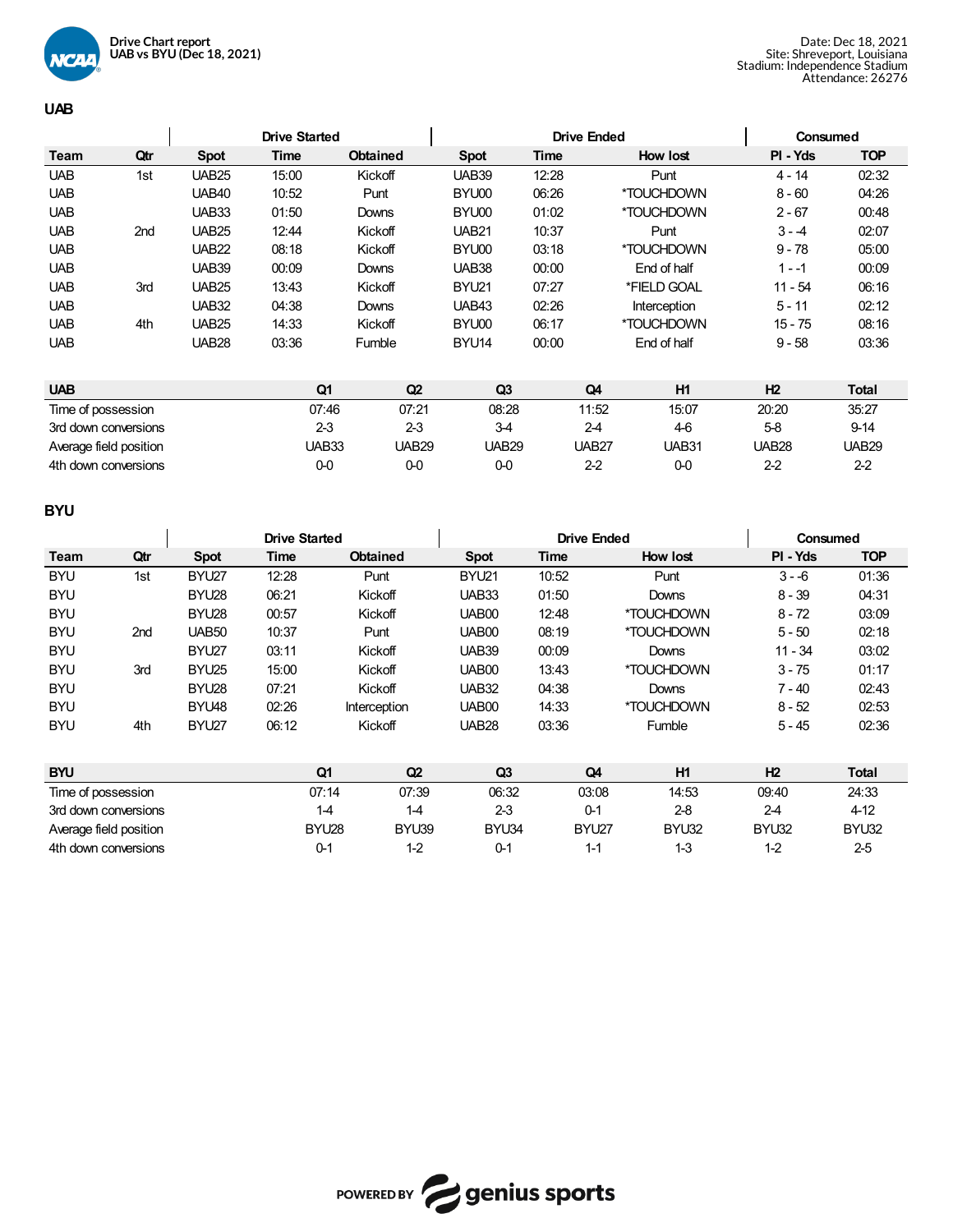

|            |     | <b>Drive Started</b> |       |                 |              | <b>Drive Ended</b> |              | <b>Consumed</b> |            |
|------------|-----|----------------------|-------|-----------------|--------------|--------------------|--------------|-----------------|------------|
| Team       | Qtr | <b>Spot</b>          | Time  | <b>Obtained</b> | <b>Spot</b>  | Time               | How lost     | PI - Yds        | <b>TOP</b> |
| <b>UAB</b> | 1st | <b>UAB25</b>         | 15:00 | Kickoff         | <b>UAB39</b> | 12:28              | Punt         | $4 - 14$        | 02:32      |
| <b>BYU</b> |     | BYU27                | 12:28 | Punt            | BYU21        | 10:52              | Punt         | $3 - 6$         | 01:36      |
| <b>UAB</b> |     | <b>UAB40</b>         | 10:52 | Punt            | BYU00        | 06:26              | *TOUCHDOWN   | $8 - 60$        | 04:26      |
| <b>BYU</b> |     | BYU <sub>28</sub>    | 06:21 | Kickoff         | UAB33        | 01:50              | Downs        | $8 - 39$        | 04:31      |
| <b>UAB</b> |     | <b>UAB33</b>         | 01:50 | Downs           | BYU00        | 01:02              | *TOUCHDOWN   | $2 - 67$        | 00:48      |
| <b>BYU</b> |     | BYU28                | 00:57 | Kickoff         | UAB00        | 12:48              | *TOUCHDOWN   | $8 - 72$        | 03:09      |
| <b>UAB</b> | 2nd | <b>UAB25</b>         | 12:44 | Kickoff         | <b>UAB21</b> | 10:37              | Punt         | $3 - 4$         | 02:07      |
| <b>BYU</b> |     | UAB <sub>50</sub>    | 10:37 | Punt            | UAB00        | 08:19              | *TOUCHDOWN   | $5 - 50$        | 02:18      |
| <b>UAB</b> |     | <b>UAB22</b>         | 08:18 | Kickoff         | BYU00        | 03:18              | *TOUCHDOWN   | $9 - 78$        | 05:00      |
| <b>BYU</b> |     | BYU27                | 03:11 | Kickoff         | <b>UAB39</b> | 00:09              | Downs        | $11 - 34$       | 03:02      |
| <b>UAB</b> |     | <b>UAB39</b>         | 00:09 | Downs           | UAB38        | 00:00              | End of half  | $1 - -1$        | 00:09      |
| <b>BYU</b> | 3rd | BYU <sub>25</sub>    | 15:00 | Kickoff         | UAB00        | 13:43              | *TOUCHDOWN   | $3 - 75$        | 01:17      |
| <b>UAB</b> |     | <b>UAB25</b>         | 13:43 | Kickoff         | BYU21        | 07:27              | *FIELD GOAL  | 11 - 54         | 06:16      |
| <b>BYU</b> |     | BYU28                | 07:21 | Kickoff         | <b>UAB32</b> | 04:38              | Downs        | $7 - 40$        | 02:43      |
| <b>UAB</b> |     | <b>UAB32</b>         | 04:38 | Downs           | UAB43        | 02:26              | Interception | $5 - 11$        | 02:12      |
| <b>BYU</b> |     | BYU48                | 02:26 | Interception    | UAB00        | 14:33              | *TOUCHDOWN   | $8 - 52$        | 02:53      |
| <b>UAB</b> | 4th | <b>UAB25</b>         | 14:33 | Kickoff         | BYU00        | 06:17              | *TOUCHDOWN   | $15 - 75$       | 08:16      |
| <b>BYU</b> |     | BYU27                | 06:12 | Kickoff         | <b>UAB28</b> | 03:36              | Fumble       | $5 - 45$        | 02:36      |
| <b>UAB</b> |     | <b>UAB28</b>         | 03:36 | Fumble          | BYU14        | 00:00              | End of half  | $9 - 58$        | 03:36      |

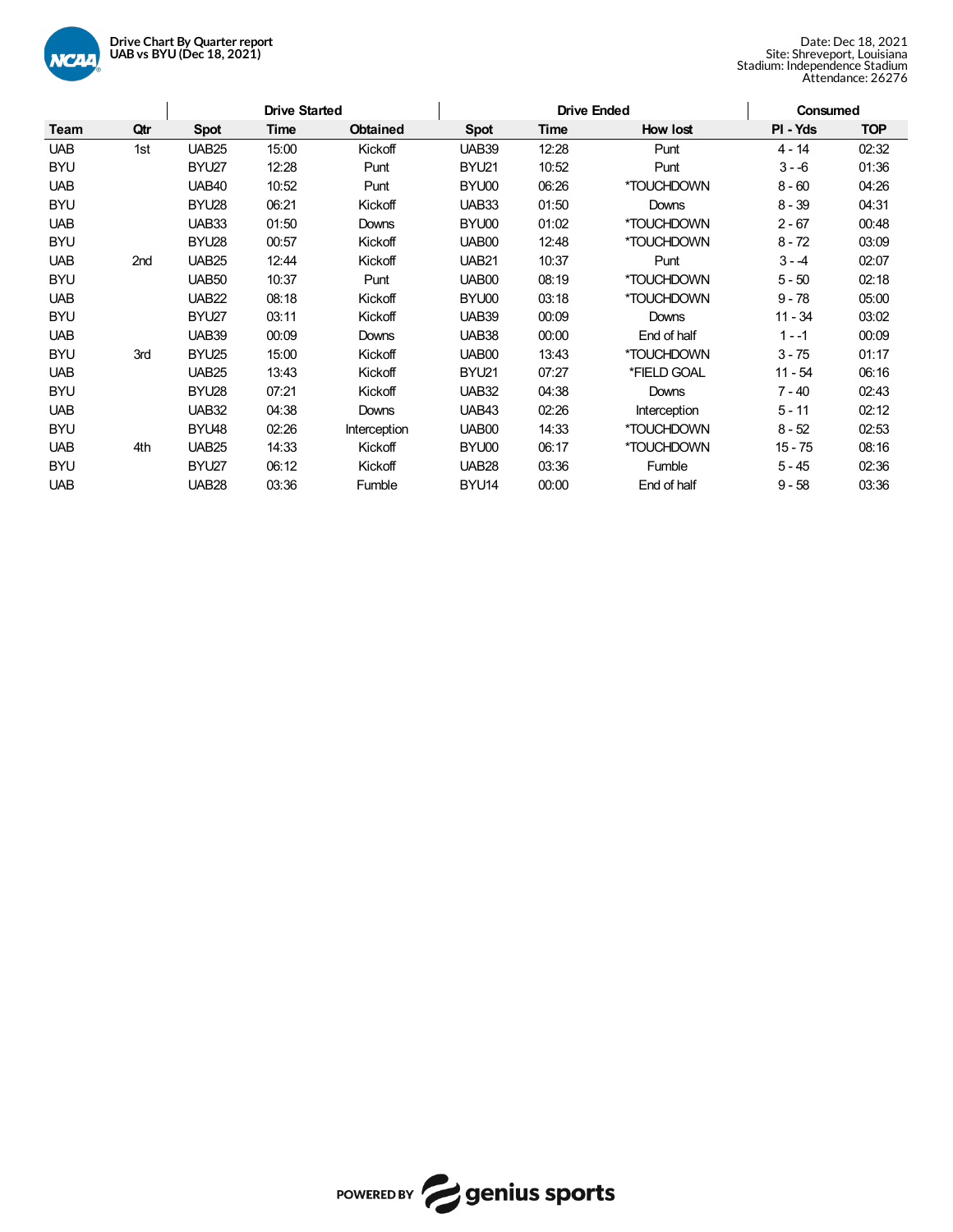

| <b>UAB</b> |                |                     | <b>BYU</b> |    |                      |
|------------|----------------|---------------------|------------|----|----------------------|
| Pos        | ##             | <b>OFFENSE</b>      | Pos        | ## | <b>OFFENSE</b>       |
| <b>RB</b>  | 1              | Brown Jr., Jermaine | <b>WR</b>  | 12 | Nacua, Puka          |
| QB         | 9              | Hopkins, Dylan      | <b>FB</b>  | 13 | Wake, Masen          |
| TE         | 10             | Pittman, Hayden     | QB         | 16 | Romney, Baylor       |
| <b>WR</b>  | 11             | Shropshire, Trea    | <b>WR</b>  | 18 | Romney, Gunner       |
| <b>WR</b>  | 19             | Palmer, Tejhaun     | <b>RB</b>  | 25 | Allgeier, Tyler      |
| <b>TE</b>  | 20             | Prince, Gerrit      | <b>TE</b>  | 32 | Holker, Dallin       |
| OL         | 53             | Ragland, Colby      | <b>OL</b>  | 52 | Tukuafu, Joe         |
| OL         | 55             | Smith Jr., Andrew   | OL         | 56 | Barrington, Clark    |
| OL         | 61             | Trehern, Matthew    | <b>OL</b>  | 70 | Pay, Connor          |
| OL         | 75             | Rykard, Will        | OL         | 71 | Freeland, Blake      |
| OL         | 77             | Telfort, Kadeem     | <b>OL</b>  | 76 | LaChance, Harris     |
|            |                |                     |            |    |                      |
| Pos        | ##             | <b>DEFENSE</b>      | Pos        | ## | <b>DEFENSE</b>       |
| S          | 0              | Swoopes, Keondre    | DB         | 5  | Mandell, D'Angelo    |
| <b>LB</b>  | $\overline{2}$ | Sanders, Kelle      | DB         | 12 | Moore, Malik         |
| CB         | 3              | Daniels, CD         | LB         | 17 | Criddle, Matthew     |
| CB         | 4              | Thomas V, Starling  | DB         | 18 | Hayes, Kaleb         |
| <b>LB</b>  | $\overline{7}$ | Taylor, Tyler       | LB         | 31 | Tooley, Max          |
| DL         | 10             | Turner, Tyree       | LB         | 33 | Bywater, Ben         |
| S          | 14             | Turner, Dy'Jonn     | LB         | 45 | Tanuvasa, Pepe       |
| S          | 21             | Boler, Will         | DL         | 58 | Leiataua, Uriah      |
| DL         | 44             | Moultrie, Antonio   | DL         | 91 | Tuioti-Mariner, Earl |
| LB         | 50             | Wilder, Noah        | DL         | 92 | Batty, Tyler         |

### **UAB**

1-Thomas, Justin, 2-Stanley, Lucious, 5-Benton, Charlie, 6-Davis, Ryan, 7-Rudolph, Samario, 11-Young, Troy, 12-Cash, Grayson, 13-Lanier, Xavier, 15- McWilliams, Mac, 16-Wright, Alex, 16-Jones, TJ, 19-Quinn, Matt, 22-McBride, DeWayne, 24-OliverJr., Deshaun, 25-Wooden, Larry, 26-Miller, Damon, 27- Miller, Damien, 28-Key, Jaylen, 31-Harrell, Kyle, 36-Percer, Luke, 37-Eason Jr., Nikia, 42-McDonald, Terrell, 43-Burkhardt, Reese, 45-Kizziah, Cole, 45-Conner, Will, 51-Jones, Jakoby, 79-Bedosky, Trey, 91-Forte, Isaiah, 93-Fairbanks II, Michael, 98-Jones, Tylan, 98-Greenwell, Kyle, 99-McWilliams, Fish

#### **BYU**

1-Hill, Keanu, 4-Katoa, Lopini, 4-Christensen, Caleb, 5-Jackson, Chris, 10-Pyper, Morgan, 19-Davis, Miles, 19-Brown, Javelle, 20-Boren, Jacob, 22-Hannemann, Ammon, 22-Fakahua, Mason, 23-Nyberg, Hobbs, 24-Rehkow, Ryan, 25-Alfrey, Talan, 28-Livingston, Hayden, 29-Willis, Shamon, 36-Gunther, Talmage, 38- Kaufusi, Jackson, 39-Oldroyd, Jacob, 43-Kapisi, Jared, 45-Nacua, Samson, 46-Jensen, Drew, 51-Tofa, Alden, 53-Jackson, Fisher, 62-Mahe, Atunaisa, 69-Willis, Seth, 74-Barrington, Campbell, 80-Lunt, Lane, 84-Riggs, Austin, 87-Hogan, Britton, 88-Fall, Terence, 90-Palu, Jacob, 94-Nelson, John, 96-Wheat, Carter, 98- Summers, Gabe

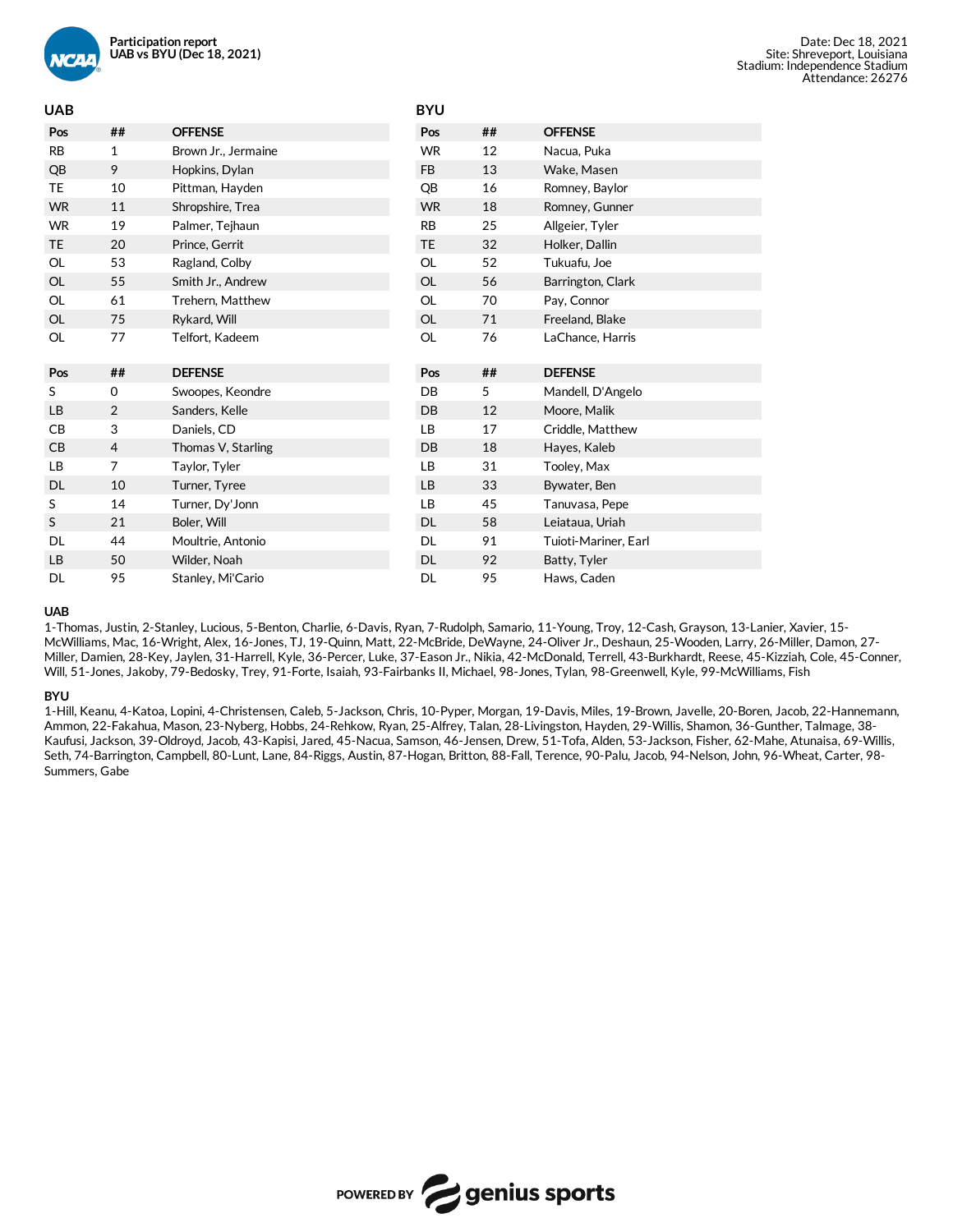

## **1st Quarter**

|         | BYU wins toss and defers; UAB will receive; BYU will defend North end-zone.                                                                                                                          |                                  |
|---------|------------------------------------------------------------------------------------------------------------------------------------------------------------------------------------------------------|----------------------------------|
|         | #39 J.Oldroyd kickoff 65 yards to the UAB00, Touchback.<br>UAB drive starts at 15:00                                                                                                                 |                                  |
|         | 1-10 UAB25 #9 D. Hopkins pass complete to #1 J. Brown Jr. for 11 yards to the UAB36 (#45 P. Tanuvasa), 1ST DOWN.                                                                                     | <b>P1</b>                        |
|         | 1-10 UAB36 $\#$ 1 J.Brown Jr. rush for 3 yards gain to the UAB39 ( $#$ 31 M.Tooley).                                                                                                                 |                                  |
| $2 - 7$ | UAB39 #9 D. Hopkins pass complete to #16 T. Jones for 2 yards loss to the UAB37 (#45 P. Tanuvasa).                                                                                                   |                                  |
| 3-9     | UAB37 #9 D.Hopkins pass complete to #10 H.Pittman for 2 yards to the UAB39 (#45 P.Tanuvasa; #31 M.Tooley).                                                                                           |                                  |
| 4-7     | UAB39 #98 K. Greenwell punt 34 yards to the BYU27, out of bounds.                                                                                                                                    |                                  |
|         | 4 plays, 14 yards, 02:32                                                                                                                                                                             |                                  |
|         | BYU drive starts at 12:28                                                                                                                                                                            |                                  |
|         | 1-10 BYU27 #16 B.Romney pass incomplete to #18 G.Romney.                                                                                                                                             |                                  |
|         | 2-10 BYU27 #25 T.Allgeier rush for 1 yard gain to the BYU28 (#7 T.Taylor).                                                                                                                           |                                  |
| 3-9     | BYU28 #18 G. Romney rush for 7 yards loss to the BYU21 (#44 A. Moultrie).                                                                                                                            |                                  |
|         | 4-16 BYU21 #24 R.Rehkow punt 43 yards to the UAB36 #4 S.Thomas V return 4 yards to the UAB40 (#5 C.Jackson).                                                                                         |                                  |
|         | 3 plays, -6 yards, 01:36                                                                                                                                                                             |                                  |
|         | UAB drive starts at 10:52                                                                                                                                                                            |                                  |
|         | 1-10 UAB40 #22 D.McBride rush for 2 yards gain to the UAB42 (#33 B.Bywater; #95 C.Haws).                                                                                                             |                                  |
| 2-8     | UAB42 #9 D. Hopkins rush for 5 yards gain to the UAB47 (#92 T. Batty).                                                                                                                               |                                  |
| 3-3     | UAB47 #9 D. Hopkins pass complete to #19 T. Palmer for 15 yards to the BYU38 (#58 U. Leiataua), 1ST DOWN.<br>1-10 BYU38 #22 D.McBride rush for 10 yards gain to the BYU28 (#53 F.Jackson), 1ST DOWN. | P <sub>2</sub><br>R <sub>3</sub> |
|         | 1-10 BYU28 #22 D.McBride rush for 1 yard loss to the BYU29 (#62 A.Mahe; #94 J.Nelson).                                                                                                               |                                  |
|         | 2-11 BYU29 #9 D. Hopkins pass complete to #10 H. Pittman for 4 yards to the BYU25 (#5 D. Mandell).                                                                                                   |                                  |
|         | (07:10) Timeout by UAB.                                                                                                                                                                              |                                  |
| $3 - 7$ | BYU25 #9 D. Hopkins pass complete to #19 T. Palmer for 15 yards to the BYU10 (#29 S. Willis), 1ST DOWN.                                                                                              | P4                               |
| $1-G$   | BYU10 #9 D.Hopkins pass complete to #20 G.Prince for 10 yards to the BYU00 TOUCHDOWN, clock 06:26, 1ST DOWN.                                                                                         | P <sub>5</sub>                   |
|         | BYU03 #19 M.Quinn kick attempt good.                                                                                                                                                                 |                                  |
|         | <b>UAB 7. BYU 0.</b>                                                                                                                                                                                 |                                  |
|         | 8 plays, 60 yards, 04:26                                                                                                                                                                             |                                  |
|         | #43 R.Burkhardt kickoff 50 yards to the BYU15 #4 C.Christensen return 13 yards to the BYU28 (#37 N.Eason Jr.).                                                                                       |                                  |
|         | BYU drive starts at 06:21                                                                                                                                                                            |                                  |
|         | 1-10 BYU28 #25 T. Allgeier rush for 14 yards gain to the BYU42 (#2 K. Sanders), 1ST DOWN.                                                                                                            | R <sub>1</sub>                   |
|         | 1-10 BYU42 PENALTY BYU False Start (#71 B Freeland) 5 yards from BYU42 to BYU37. NO PLAY.                                                                                                            |                                  |
|         | 1-15 BYU37 #16 B.Romney pass complete to #12 P.Nacua for 9 yards to the BYU46 (#4 S.Thomas V; #0 K.Swoopes).                                                                                         |                                  |
| 2-6     | BYU46 #25 T. Allgeier rush for 6 yards loss to the BYU40 (#44 A. Moultrie).                                                                                                                          |                                  |
|         | 3-12 BYU40 #16 B.Romney pass complete to #1 K.Hill for 6 yards to the BYU46 (#7 T.Taylor; #3 C.Daniels).                                                                                             |                                  |
| 4-6     | BYU46 PENALTY UAB Targeting (#7 T.Taylor) 15 yards from BYU46 to UAB39, 1ST DOWN. NO PLAY.                                                                                                           | X <sup>2</sup>                   |
|         | 1-10 UAB39 #16 B.Romney pass incomplete to #18 G.Romney.                                                                                                                                             |                                  |
|         | 2-10 UAB39 #25 T. Allgeier rush for 2 yards gain to the UAB37 (#16 A. Wright; #24 D. Oliver Jr.).                                                                                                    |                                  |
| 3-8     | UAB37 #16 B.Romney rush for 1 yard gain to the UAB36 (#24 D.Oliver Jr.; #93 M.Fairbanks II).                                                                                                         |                                  |
| 4-7     | UAB36 #16 B.Romney pass complete to #25 T.Allgeier for 3 yards to the UAB33 (#0 K.Swoopes), out of bounds.                                                                                           |                                  |
|         | 8 plays, 39 yards, 04:31<br>UAB drive starts at 01:50                                                                                                                                                |                                  |
|         | 1-10 UAB33 #22 D.McBride rush for 3 yards gain to the UAB36 (#91 E.Tuioti-Mariner; #95 C.Haws).                                                                                                      |                                  |
| 2-7     | UAB36 #22 D.McBride rush for 64 yards gain to the BYU00 TOUCHDOWN, clock 01:02, 1ST DOWN.                                                                                                            | R <sub>6</sub>                   |
|         | BYU03 #19 M.Quinn kick attempt good.                                                                                                                                                                 |                                  |
|         | <b>UAB 14, BYU 0.</b>                                                                                                                                                                                |                                  |
|         | 2 plays, 67 yards, 00:48                                                                                                                                                                             |                                  |
|         | #43 R.Burkhardt kickoff 58 yards to the BYU07 #19 M.Davis return 21 yards to the BYU28 (#31 K.Harrell).                                                                                              |                                  |
|         | BYU drive starts at 00:57                                                                                                                                                                            |                                  |
|         | 1-10 BYU28 #25 T.Allgeier rush for 35 yards gain to the UAB37 (#16 A.Wright), 1ST DOWN.                                                                                                              | R <sub>3</sub>                   |
|         | $(00:09)$ Timeout by BYU.                                                                                                                                                                            |                                  |
|         | 1-10 UAB37 #25 T. Allgeier rush for 6 yards gain to the UAB31 (#31 K. Harrell; #50 N. Wilder).                                                                                                       |                                  |
|         |                                                                                                                                                                                                      |                                  |
|         |                                                                                                                                                                                                      |                                  |

|            |              | <b>1st Downs</b> |   | <b>Conversions</b> |         |     |                |                  |                  |
|------------|--------------|------------------|---|--------------------|---------|-----|----------------|------------------|------------------|
| Summary    | <b>Score</b> | Poss             |   | $\cdot$            | 3rd     | 4td | <b>Rushing</b> | Passing          | <b>Penalties</b> |
| UAB        | 14           | 07:46            | - |                    | 2-3     | 0-0 | 7-86           | $7 - 7 - 0 - 55$ | $-15$            |
| <b>BYU</b> |              | 07:14            |   |                    | $0 - 3$ | ባ-  | $8 - 46$       | $3 - 5 - 0 - 18$ | 1-5              |

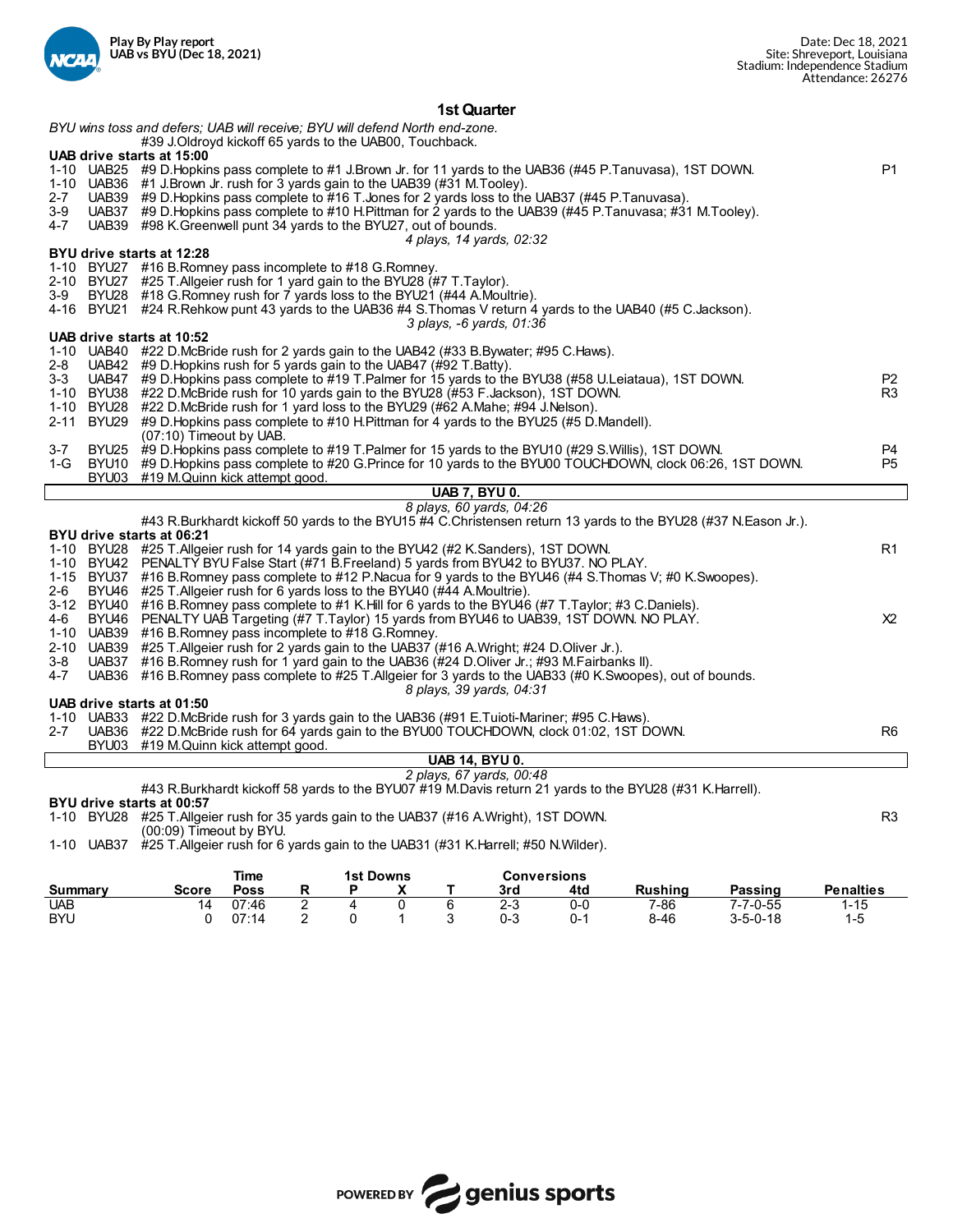

| 13-64                      |
|----------------------------|
|                            |
|                            |
|                            |
|                            |
| $1 - 43.0$                 |
|                            |
|                            |
|                            |
|                            |
|                            |
|                            |
|                            |
| Lg<br>Avg                  |
| 35<br>8.7                  |
| $\mathbf{1}$<br>1.0        |
| $\Omega$<br>$-7.0$         |
| Sack<br>Long               |
| 0                          |
| TD<br>Long                 |
| 9<br>$\mathbf 0$           |
| $\mathbf 0$<br>6           |
| $\mathbf 0$<br>3           |
| $\mathbf 0$<br>$\mathbf 0$ |
| In20<br>TВ                 |
| $\mathbf 0$<br>0           |
| Long                       |
|                            |
| Long                       |
| 21                         |
| 13                         |
| <b>TFL</b>                 |
| 1.0                        |
| 0.0                        |
| 0.0                        |
| 0.5                        |
| $V-H$                      |
| $7 - 0$                    |
| $14 - 0$                   |
|                            |

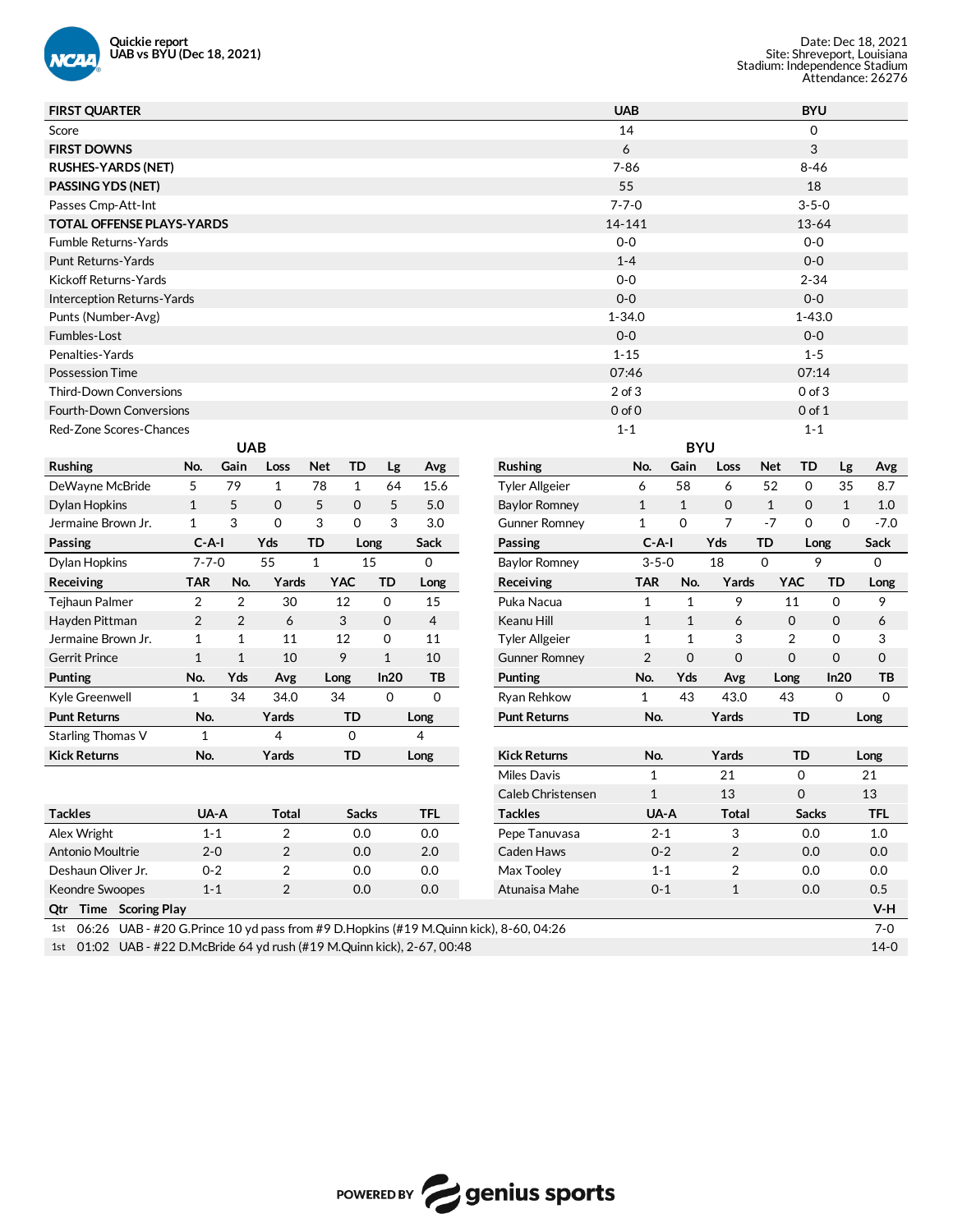

**2nd Quarter**

|                | (00:09) Timeout by BYU.                                                                                  |                     |              |                       |   |   |                                                                                                                                                                                                                                         |       |                |                  |                  |                      |
|----------------|----------------------------------------------------------------------------------------------------------|---------------------|--------------|-----------------------|---|---|-----------------------------------------------------------------------------------------------------------------------------------------------------------------------------------------------------------------------------------------|-------|----------------|------------------|------------------|----------------------|
|                | 1-10 UAB13 #16 B.Romney pass incomplete to #12 P.Nacua.                                                  |                     |              |                       |   |   | 2-4 UAB31 #25 T.Allgeier rush for 18 yards gain to the UAB13 (#26 D.Miller), 1ST DOWN.                                                                                                                                                  |       |                |                  |                  | R4                   |
|                |                                                                                                          |                     |              |                       |   |   | 2-10 UAB13 #25 T. Allgeier rush for 8 yards gain to the UAB05 (#44 A. Moultrie; #50 N. Wilder).                                                                                                                                         |       |                |                  |                  |                      |
| 3-2            |                                                                                                          |                     |              |                       |   |   | UAB05 #25 T.Aligeier rush for 4 yards gain to the UAB01 (#50 N.Wilder; #26 D.Miller), 1ST DOWN.<br>1-G UAB01 #25 T.Allgeier rush for 0 yards to the UAB01 (#93 M.Fairbanks II; #26 D.Miller) PENALTY UAB Illegal Substitution. NO PLAY. |       |                |                  |                  | R <sub>5</sub>       |
|                | 1-G UAB01 #25 T. Allgeier rush for 0 yards to the UAB01 (#26 D. Miller).                                 |                     |              |                       |   |   |                                                                                                                                                                                                                                         |       |                |                  |                  |                      |
|                |                                                                                                          |                     |              |                       |   |   | 2-G UAB01 #25 T. Allgeier rush for 1 yard gain to the UAB00 TOUCHDOWN, clock 12:48.                                                                                                                                                     |       |                |                  |                  |                      |
|                | UAB03 #39 J.Oldroyd kick attempt good.                                                                   |                     |              |                       |   |   | <b>UAB 14, BYU 7.</b>                                                                                                                                                                                                                   |       |                |                  |                  |                      |
|                |                                                                                                          |                     |              |                       |   |   | 8 plays, 72 yards, 03:09                                                                                                                                                                                                                |       |                |                  |                  |                      |
|                | UAB drive starts at 12:44                                                                                |                     |              |                       |   |   | #39 J.Oldroyd kickoff 55 yards to the UAB10 #1 J.Brown Jr. return 15 yards to the UAB25 (#5 D.Mandell; #38 J.Kaufusi).                                                                                                                  |       |                |                  |                  |                      |
|                |                                                                                                          |                     |              |                       |   |   | 1-10 UAB25 #22 D.McBride rush for 3 yards loss to the UAB22 (#92 T.Batty; #45 P.Tanuvasa).                                                                                                                                              |       |                |                  |                  |                      |
|                | 2-13 UAB22 #9 D. Hopkins sacked for loss of 5 yards to the UAB17 (#92 T. Batty).                         |                     |              |                       |   |   |                                                                                                                                                                                                                                         |       |                |                  |                  |                      |
|                |                                                                                                          |                     |              |                       |   |   | 3-18 UAB17 #9 D. Hopkins pass complete to #6 R. Davis for 4 yards to the UAB21 (#22 A. Hannemann).<br>4-14 UAB21 #98 K.Greenwell punt 42 yards to the BYU37 #23 H.Nyberg return 13 yards to the UAB50 (#3 C.Daniels), out of bounds.    |       |                |                  |                  |                      |
|                |                                                                                                          |                     |              |                       |   |   | 3 plays, -4 yards, 02:07                                                                                                                                                                                                                |       |                |                  |                  |                      |
|                | BYU drive starts at 10:37                                                                                |                     |              |                       |   |   |                                                                                                                                                                                                                                         |       |                |                  |                  | P <sub>6</sub>       |
|                | 1-10 UAB13 #25 T. Allgeier rush for 3 yards gain to the UAB10 (#0 K. Swoopes).                           |                     |              |                       |   |   | 1-7 UAB50 #16 B.Romney pass complete to #18 G.Romney for 37 yards to the UAB13 (#3 C.Daniels), 1ST DOWN.                                                                                                                                |       |                |                  |                  |                      |
|                | 2-7 UAB10 #25 T.Allgeier rush for 3 yards loss to the UAB13 (#24 D.Oliver Jr.).                          |                     |              |                       |   |   |                                                                                                                                                                                                                                         |       |                |                  |                  |                      |
|                | Passer (#2 K.Sanders) 2 yards from UAB04 to UAB02, 1ST DOWN.                                             |                     |              |                       |   |   | 3-10 UAB13 #16 B.Romney pass complete to #25 T.Allgeier for 9 yards to the UAB04 (#50 N.Wilder) PENALTY UAB Roughing The                                                                                                                |       |                |                  |                  | X7                   |
|                |                                                                                                          |                     |              |                       |   |   | 1-G UAB02 #45 S.Nacua rush for 2 yards gain to the UAB00 TOUCHDOWN, clock 08:19.                                                                                                                                                        |       |                |                  |                  |                      |
|                | UAB03 #39 J.Oldroyd kick attempt good.                                                                   |                     |              |                       |   |   |                                                                                                                                                                                                                                         |       |                |                  |                  |                      |
|                |                                                                                                          |                     |              |                       |   |   | <b>UAB 14, BYU 14.</b><br>5 plays, 50 yards, 02:18                                                                                                                                                                                      |       |                |                  |                  |                      |
|                |                                                                                                          |                     |              |                       |   |   | #39 J.Oldroyd kickoff 43 yards to the UAB22 muffed by #45 W.Conner at UAB22 recovered by UAB #45 W.Conner at UAB22,                                                                                                                     |       |                |                  |                  |                      |
|                | End Of Play.                                                                                             |                     |              |                       |   |   |                                                                                                                                                                                                                                         |       |                |                  |                  |                      |
|                | UAB drive starts at 08:18                                                                                |                     |              |                       |   |   | 1-10 UAB22 #22 D.McBride rush for 1 yard gain to the UAB23 (#91 E.Tuioti-Mariner; #95 C.Haws).                                                                                                                                          |       |                |                  |                  |                      |
|                |                                                                                                          |                     |              |                       |   |   | 2-9 UAB23 #9 D. Hopkins pass complete to #10 H. Pittman for 3 yards to the UAB26 (#17 M. Criddle).                                                                                                                                      |       |                |                  |                  |                      |
|                |                                                                                                          |                     |              |                       |   |   | 3-6 UAB26 #9 D.Hopkins pass complete to #6 R.Davis for 14 yards to the UAB40 (#22 A.Hannemann), 1ST DOWN.<br>1-10 UAB40 #1 J.Brown Jr. rush for 15 yards gain to the BYU45 (#46 D.Jensen), 1ST DOWN.                                    |       |                |                  |                  | P7<br>R <sub>8</sub> |
|                | 1-10 BYU45 #22 D.McBride rush for 5 yards gain to the BYU40 (#98 G.Summers).                             |                     |              |                       |   |   |                                                                                                                                                                                                                                         |       |                |                  |                  |                      |
| 2-5            |                                                                                                          |                     |              |                       |   |   | BYU40 #22 D.McBride rush for 1 yard gain to the BYU39 (#62 A.Mahe; #53 F.Jackson).                                                                                                                                                      |       |                |                  |                  |                      |
| 3-4            |                                                                                                          |                     |              |                       |   |   | BYU39 #9 D. Hopkins pass complete to #11 T. Shropshire for 7 yards to the BYU32 (#18 K. Hayes), 1ST DOWN.<br>1-10 BYU32 (03:58) #22 D.McBride rush for 9 yards gain to the BYU23 (#31 M.Tooley).                                        |       |                |                  |                  | P <sub>9</sub>       |
| 2-1            |                                                                                                          |                     |              |                       |   |   | BYU23 #9 D. Hopkins pass complete to #20 G. Prince for 23 yards to the BYU00 TOUCHDOWN, clock 03:18, 1ST DOWN.                                                                                                                          |       |                |                  |                  | P <sub>10</sub>      |
|                | BYU03 #19 M.Quinn kick attempt good.                                                                     |                     |              |                       |   |   | <b>UAB 21, BYU 14.</b>                                                                                                                                                                                                                  |       |                |                  |                  |                      |
|                |                                                                                                          |                     |              |                       |   |   | 9 plays, 78 yards, 05:00                                                                                                                                                                                                                |       |                |                  |                  |                      |
|                |                                                                                                          |                     |              |                       |   |   | #43 R.Burkhardt kickoff 52 yards to the BYU13 #20 J.Boren return 14 yards to the BYU27 (#11 T.Young).                                                                                                                                   |       |                |                  |                  |                      |
|                | BYU drive starts at 03:11<br>1-10 BYU27 #19 M.Davis rush for 7 yards loss to the BYU20 (#44 A.Moultrie). |                     |              |                       |   |   |                                                                                                                                                                                                                                         |       |                |                  |                  |                      |
|                |                                                                                                          |                     |              |                       |   |   | 2-17 BYU20 #16 B.Romney pass complete to #13 M.Wake for 9 yards to the BYU29 (#44 A.Moultrie).                                                                                                                                          |       |                |                  |                  |                      |
|                | #44 A.Moultrie injured on the play.                                                                      |                     |              |                       |   |   |                                                                                                                                                                                                                                         |       |                |                  |                  |                      |
|                |                                                                                                          |                     |              |                       |   |   | 3-8 BYU29 #16 B.Romney pass complete to #18 G.Romney for 17 yards to the BYU46 (#14 D.Turner), 1ST DOWN.<br>1-10 BYU46 #16 B.Romney pass complete to #18 G.Romney for 1 yard to the BYU47 (#11 T.Young), out of bounds.                 |       |                |                  |                  | P8                   |
| 2-9            |                                                                                                          |                     |              |                       |   |   | BYU47 #25 T.Allgeier rush for 8 yards gain to the UAB45 (#21 W.Boler; #11 T.Young).                                                                                                                                                     |       |                |                  |                  |                      |
| 3-1            | UAB45 to UAB50. NO PLAY.                                                                                 |                     |              |                       |   |   | UAB45 #16 B.Romney rush for 0 yards to the UAB45 (#37 N.Eason Jr.) PENALTY BYU False Start (#25 T.Allgeier) 5 yards from                                                                                                                |       |                |                  |                  |                      |
| 3-6            |                                                                                                          |                     |              |                       |   |   | UAB50 #25 T. Allgeier rush for 5 yards gain to the UAB45 (#16 A. Wright; #24 D. Oliver Jr.).                                                                                                                                            |       |                |                  |                  |                      |
|                | (00:53) Timeout by BYU.                                                                                  |                     |              |                       |   |   |                                                                                                                                                                                                                                         |       |                |                  |                  |                      |
| 4-1            |                                                                                                          |                     |              |                       |   |   | UAB45 #25 T. Allgeier rush for 5 yards gain to the UAB40 (#50 N. Wilder; #21 W. Boler), 1ST DOWN.<br>1-10 UAB40 #16 B.Romney sacked for loss of 5 yards to the UAB45 (#99 F.McWilliams).                                                |       |                |                  |                  | R <sub>9</sub>       |
|                | (00:39) Timeout by BYU.                                                                                  |                     |              |                       |   |   |                                                                                                                                                                                                                                         |       |                |                  |                  |                      |
|                |                                                                                                          |                     |              |                       |   |   | 2-15 UAB45 #16 B.Romney pass complete to #32 D.Holker for 6 yards to the UAB39, End Of Play.                                                                                                                                            |       |                |                  |                  |                      |
| 3-9<br>$4 - 9$ | UAB39 #16 B.Romney pass incomplete to #12 P.Nacua.                                                       |                     |              |                       |   |   | UAB39 #16 B.Romney pass incomplete to #1 K.Hill broken up by #14 D.Turner.                                                                                                                                                              |       |                |                  |                  |                      |
|                |                                                                                                          |                     |              |                       |   |   | 11 plays, 34 yards, 03:02                                                                                                                                                                                                               |       |                |                  |                  |                      |
|                | UAB drive starts at 00:09<br>1-10 UAB39 Kneel down by #9 D. Hopkins at UAB38 for loss of 1 yard.         |                     |              |                       |   |   |                                                                                                                                                                                                                                         |       |                |                  |                  |                      |
|                |                                                                                                          |                     |              |                       |   |   | 1 plays, -1 yards, 00:09                                                                                                                                                                                                                |       |                |                  |                  |                      |
|                |                                                                                                          |                     |              |                       |   |   |                                                                                                                                                                                                                                         |       |                |                  |                  |                      |
| <b>Summary</b> | Score                                                                                                    | Time<br><b>Poss</b> | <u>R</u>     | <b>1st Downs</b><br>Ρ | X | Τ | <b>Conversions</b><br>3rd                                                                                                                                                                                                               | 4td   | <b>Rushing</b> | <b>Passing</b>   | <b>Penalties</b> |                      |
| <b>UAB</b>     | 7                                                                                                        | 07:21               | $\mathbf{1}$ | 3                     | 0 | 4 | $2 - 3$                                                                                                                                                                                                                                 | $0-0$ | $8 - 22$       | $5 - 5 - 0 - 51$ | $2 - 2$          |                      |



BYU 14 07:39 3 2 1 6 2-5 1-2 13-39 6-9-0-79 1-5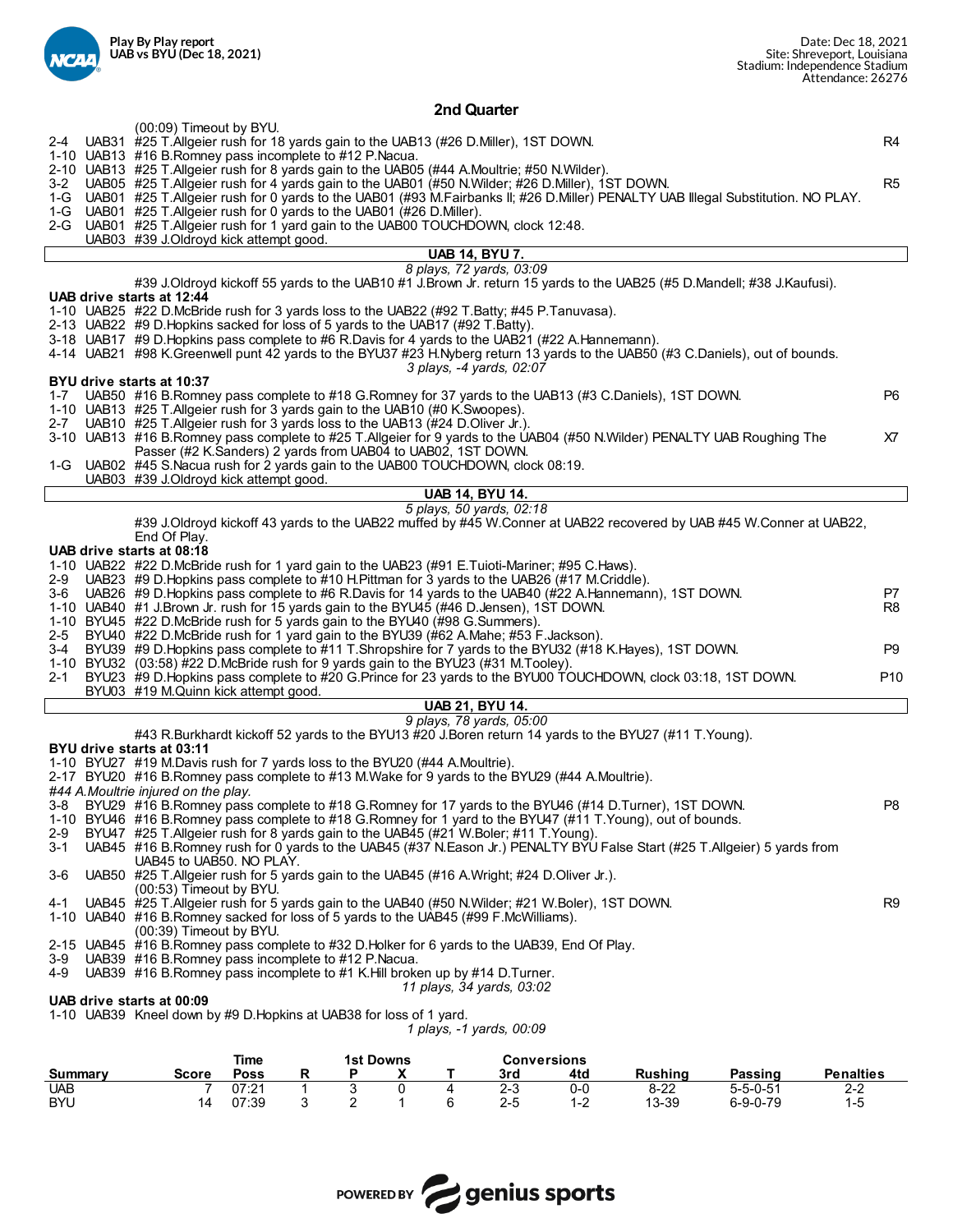

| <b>SECOND QUARTER</b>                                                         |              |              |              |             |              |           |              |                       | <b>UAB</b>     |              |                |                | <b>BYU</b>   |             |             |
|-------------------------------------------------------------------------------|--------------|--------------|--------------|-------------|--------------|-----------|--------------|-----------------------|----------------|--------------|----------------|----------------|--------------|-------------|-------------|
| Score                                                                         |              |              |              |             |              |           |              |                       | $\overline{7}$ |              |                |                | 14           |             |             |
| <b>FIRST DOWNS</b>                                                            |              |              |              |             |              |           |              |                       | $\overline{4}$ |              |                |                | 6            |             |             |
| <b>RUSHES-YARDS (NET)</b>                                                     |              |              |              |             |              |           |              |                       | $8 - 22$       |              |                |                | 13-39        |             |             |
| <b>PASSING YDS (NET)</b>                                                      |              |              |              |             |              |           |              |                       | 51             |              |                |                | 79           |             |             |
| Passes Cmp-Att-Int                                                            |              |              |              |             |              |           |              |                       | $5 - 5 - 0$    |              |                |                | $6 - 9 - 0$  |             |             |
| <b>TOTAL OFFENSE PLAYS-YARDS</b>                                              |              |              |              |             |              |           |              |                       | 13-73          |              |                |                | 22-118       |             |             |
| Fumble Returns-Yards                                                          |              |              |              |             |              |           |              |                       | $0 - 0$        |              |                |                | $0-0$        |             |             |
| Punt Returns-Yards                                                            |              |              |              |             |              |           |              |                       | $0-0$          |              |                |                | $1 - 13$     |             |             |
| Kickoff Returns-Yards                                                         |              |              |              |             |              |           |              |                       | $2 - 15$       |              |                |                | $1 - 14$     |             |             |
| <b>Interception Returns-Yards</b>                                             |              |              |              |             |              |           |              |                       | $0-0$          |              |                |                | $0-0$        |             |             |
| Punts (Number-Avg)                                                            |              |              |              |             |              |           |              |                       | $1 - 42.0$     |              |                |                | $0 - 0.0$    |             |             |
| Fumbles-Lost                                                                  |              |              |              |             |              |           |              |                       | $1 - 0$        |              |                |                | $0-0$        |             |             |
| Penalties-Yards                                                               |              |              |              |             |              |           |              |                       | $2 - 2$        |              |                |                | $1 - 5$      |             |             |
| <b>Possession Time</b>                                                        |              |              |              |             |              |           |              |                       | 07:21          |              |                |                | 07:39        |             |             |
| <b>Third-Down Conversions</b>                                                 |              |              |              |             |              |           |              |                       | $2$ of $3$     |              |                |                | 2 of 5       |             |             |
| <b>Fourth-Down Conversions</b>                                                |              |              |              |             |              |           |              |                       | $0$ of $0$     |              |                |                | $1$ of $2$   |             |             |
| Red-Zone Scores-Chances                                                       |              |              |              |             |              |           |              |                       | $0-0$          |              |                |                | $1 - 1$      |             |             |
|                                                                               |              | <b>UAB</b>   |              |             |              |           |              |                       |                | <b>BYU</b>   |                |                |              |             |             |
| <b>Rushing</b>                                                                | No.          | Gain         | Loss         | <b>Net</b>  | TD           | Lg        | Avg          | Rushing               | No.            | Gain         | Loss           | <b>Net</b>     | <b>TD</b>    | Lg          | Avg         |
| Jermaine Brown Jr.                                                            | 1            | 15           | 0            | 15          | 0            | 15        | 15.0         | <b>Tyler Allgeier</b> | 10             | 52           | 3              | 49             | $\mathbf{1}$ | 18          | 4.9         |
| DeWayne McBride                                                               | 5            | 16           | 3            | 13          | $\mathbf 0$  | 9         | 2.6          | Samson Nacua          | $\mathbf{1}$   | 2            | $\mathbf 0$    | $\overline{2}$ | $\mathbf{1}$ | 2           | 2.0         |
| <b>TEAM</b>                                                                   | 1            | $\mathbf 0$  | $\mathbf{1}$ | $-1$        | 0            | 0         | $-1.0$       | <b>Baylor Romney</b>  | 1              | 0            | 5              | $-5$           | 0            | 0           | $-5.0$      |
| Dylan Hopkins                                                                 | $\mathbf{1}$ | $\mathbf 0$  | 5            | $-5$        | $\mathbf{0}$ | 0         | $-5.0$       | <b>Miles Davis</b>    | $\mathbf{1}$   | $\mathbf 0$  | $\overline{7}$ | $-7$           | $\mathbf 0$  | $\mathbf 0$ | $-7.0$      |
| Passing                                                                       | $C-A-I$      |              | Yds          | TD          | Long         |           | Sack         | Passing               | $C-A-I$        |              | Yds            | TD             | Long         |             | Sack        |
| Dylan Hopkins                                                                 | $5 - 5 - 0$  |              | 51           | $\mathbf 1$ | 23           |           | $\mathbf{1}$ | Baylor Romney         | $6 - 9 - 0$    |              | 79             | $\mathbf 0$    | 37           |             | $\mathbf 1$ |
| Receiving                                                                     | <b>TAR</b>   | No.          | Yards        |             | <b>YAC</b>   | <b>TD</b> | Long         | Receiving             | <b>TAR</b>     | No.          | Yards          |                | <b>YAC</b>   | <b>TD</b>   | Long        |
| Ryan Davis                                                                    | 2            | 2            | 18           |             | 4            | 0         | 14           | <b>Gunner Romney</b>  | 3              | 3            | 55             |                | 6            | 0           | 37          |
| <b>Gerrit Prince</b>                                                          | $\mathbf{1}$ | $\mathbf{1}$ | 23           |             | 0            | 1         | 23           | <b>Tyler Allgeier</b> | $\mathbf{1}$   | $\mathbf{1}$ | 9              |                | 9            | $\mathbf 0$ | 9           |
| Trea Shropshire                                                               | $\mathbf{1}$ | $\mathbf{1}$ | 7            |             | 0            | 0         | 7            | Masen Wake            | $\mathbf{1}$   | $\mathbf{1}$ | 9              |                | 8            | 0           | 9           |
| Hayden Pittman                                                                | $\mathbf{1}$ | $\mathbf{1}$ | 3            |             | $\mathbf{1}$ | 0         | 3            | Dallin Holker         | $\mathbf{1}$   | $\mathbf{1}$ | 6              |                | 0            | $\mathbf 0$ | 6           |
| Punting                                                                       | No.          | Yds          | Avg          | Long        |              | In20      | ТB           | Punting               | No.            | Yds          | Avg            | Long           |              | ln20        | ТB          |
| Kyle Greenwell                                                                | $\mathbf{1}$ | 42           | 42.0         |             | 42           | 0         | 0            |                       |                |              |                |                |              |             |             |
| <b>Punt Returns</b>                                                           | No.          |              | Yards        |             | <b>TD</b>    |           | Long         | <b>Punt Returns</b>   | No.            |              | Yards          |                | TD           |             | Long        |
|                                                                               |              |              |              |             |              |           |              | Hobbs Nyberg          | 1              |              | 13             |                | $\mathbf 0$  |             | 13          |
| <b>Kick Returns</b>                                                           | No.          |              | Yards        |             | TD           |           | Long         | <b>Kick Returns</b>   | No.            |              | Yards          |                | <b>TD</b>    |             | Long        |
| Jermaine Brown Jr.                                                            | 1            |              | 15           |             | 0            |           | 15           | Jacob Boren           | 1              |              | 14             |                | 0            |             | 14          |
| <b>Will Conner</b>                                                            | $\mathbf{1}$ |              | 0            |             | $\mathsf{O}$ |           | $\mathsf 0$  |                       |                |              |                |                |              |             |             |
| <b>Tackles</b>                                                                | UA-A         |              | <b>Total</b> |             | <b>Sacks</b> |           | <b>TFL</b>   | <b>Tackles</b>        | UA-A           |              | <b>Total</b>   |                | <b>Sacks</b> |             | <b>TFL</b>  |
| Noah Wilder                                                                   | $1 - 3$      |              | 4            |             | 0.0          |           | $0.0\,$      | Ammon Hannemann       | $2 - 0$        |              | $\overline{2}$ |                | 0.0          |             | 0.0         |
| Antonio Moultrie                                                              | $2 - 1$      |              | 3            |             | 0.0          |           | $1.0\,$      | <b>Tyler Batty</b>    | $1 - 1$        |              | $\overline{2}$ |                | 1.0          |             | 1.5         |
| Damon Miller                                                                  | $2 - 1$      |              | 3            |             | $0.0\,$      |           | 0.0          | Atunaisa Mahe         | $0 - 1$        |              | 1              |                | 0.0          |             | 0.0         |
| <b>Troy Young</b>                                                             | $2 - 1$      |              | 3            |             | 0.0          |           | $0.0\,$      | Caden Haws            | $0 - 1$        |              | $\mathbf{1}$   |                | 0.0          |             | 0.0         |
| Qtr Time Scoring Play                                                         |              |              |              |             |              |           |              |                       |                |              |                |                |              |             | V-H         |
| 12:48 BYU - #25 T.Allgeier 1 yd rush (#39 J.Oldroyd kick), 8-72, 03:09<br>2nd |              |              |              |             |              |           |              |                       |                |              |                |                |              |             | $0 - 7$     |
| 2nd 08:19 BYU - #45 S.Nacua 2 yd rush (#39 J.Oldroyd kick), 5-50, 02:18       |              |              |              |             |              |           |              |                       |                |              |                |                |              |             | $0 - 14$    |

2nd 03:18 UAB - #20 G.Prince 23 yd pass from #9 D.Hopkins (#19 M.Quinn kick), 9-78, 05:00 7-14

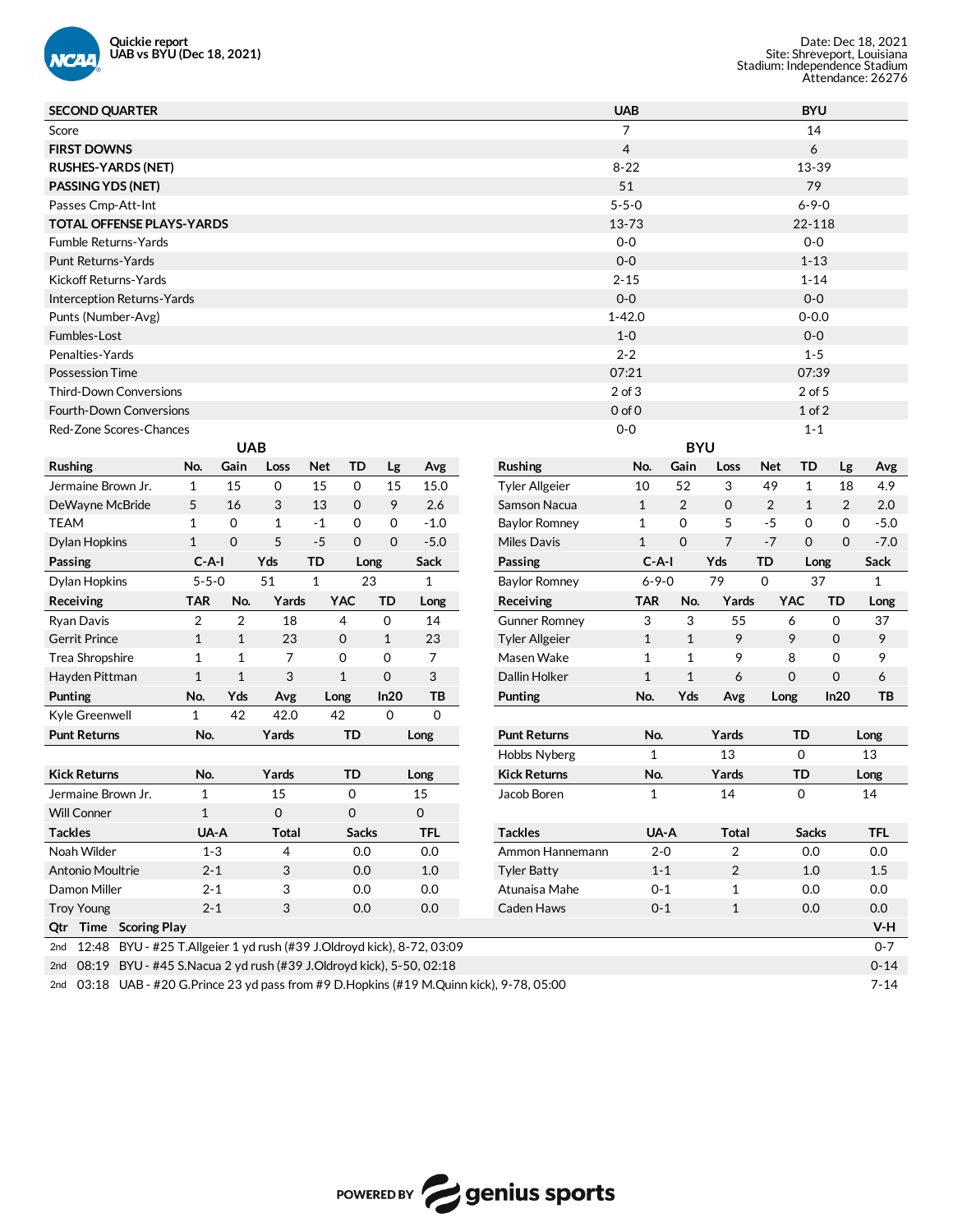

## **3rd Quarter**

|                  | #43 R.Burkhardt kickoff 65 yards to the BYU00, Touchback.                                                                    |                 |
|------------------|------------------------------------------------------------------------------------------------------------------------------|-----------------|
|                  | BYU drive starts at 15:00                                                                                                    |                 |
|                  | 1-10 BYU25 #25 T.Allgeier rush for 3 yards gain to the BYU28 (#21 W.Boler).                                                  |                 |
|                  | 2-7 BYU28 #16 B.Romney pass complete to #45 S.Nacua for 10 yards to the BYU38 (#50 N.Wilder; #21 W.Boler), 1ST DOWN.         | P10             |
|                  | 1-10 BYU38 #25 T.Allgeier rush for 62 yards gain to the UAB00 TOUCHDOWN, clock 13:43, 1ST DOWN.                              | R11             |
|                  | UAB03 #39 J.Oldroyd kick attempt good.                                                                                       |                 |
|                  | <b>UAB 21, BYU 21.</b>                                                                                                       |                 |
|                  | 3 plays, 75 yards, 01:17                                                                                                     |                 |
|                  | #39 J.Oldroyd kickoff 40 yards to the UAB25 fair catch by #1 J.Brown Jr. at UAB25.                                           |                 |
|                  | UAB drive starts at 13:43                                                                                                    |                 |
|                  | 1-10 UAB25 #22 D.McBride rush for 3 yards gain to the UAB28 (#92 T.Batty; #33 B.Bywater).                                    |                 |
|                  | 2-7 UAB28 #22 D.McBride rush for 6 yards gain to the UAB34 (#45 P.Tanuvasa).                                                 |                 |
| $3 - 1$          | UAB34 #22 D.McBride rush for 4 yards gain to the UAB38 (#31 M.Tooley; #33 B.Bywater), 1ST DOWN.                              | R <sub>11</sub> |
|                  | (11:37) Timeout by UAB.                                                                                                      |                 |
|                  | 1-10 UAB38 #9 D.Hopkins pass complete to #19 T.Palmer for 18 yards to the BYU44 (#5 D.Mandell), out of bounds, 1ST DOWN.     | P12             |
|                  | 1-10 BYU44 #1 J.Brown Jr. rush for 1 yard loss to the BYU45 (#33 B.Bywater).                                                 |                 |
|                  | 2-11 BYU45 #9 D. Hopkins pass incomplete to #6 R. Davis broken up by #46 D. Jensen.                                          |                 |
|                  | 3-11 BYU45 #9 D.Hopkins pass complete to #6 R.Davis for 32 yards to the BYU13 (#12 M.Moore), 1ST DOWN.                       | P <sub>13</sub> |
|                  | 1-10 BYU13 #22 D.McBride rush for 1 yard loss to the BYU14 (#33 B.Bywater).                                                  |                 |
|                  | 2-11 BYU14 #9 D. Hopkins sacked for loss of 2 yards to the BYU16 (#92 T. Batty).                                             |                 |
|                  |                                                                                                                              |                 |
|                  | 3-13 BYU16 #9 D.Hopkins sacked for loss of 5 yards to the BYU21 (#92 T.Batty, #53 F.Jackson).                                |                 |
|                  | 4-18 BYU21 #19 M.Quinn field goal attempt from 38 yards GOOD, clock 07:27.                                                   |                 |
|                  | <b>UAB 24. BYU 21.</b>                                                                                                       |                 |
|                  | 11 plays, 54 yards, 06:16                                                                                                    |                 |
|                  | #43 R.Burkhardt kickoff 64 yards to the BYU01 #19 M.Davis return 25 yards to the BYU24 fumbled by #19 M.Davis at BYU24       |                 |
|                  | forced by #25 L. Wooden recovered by BYU #38 J. Kaufusi at BYU26, #38 J. Kaufusi for 2 yards to the BYU28, End Of Play.      |                 |
|                  | BYU drive starts at 07:21                                                                                                    |                 |
|                  | 1-10 BYU28 #16 B.Romney pass incomplete to #45 S.Nacua.                                                                      |                 |
|                  | 2-10 BYU28 #16 B.Romney pass complete to #32 D.Holker for 11 yards to the BYU39 (#12 G.Cash), 1ST DOWN.                      | P <sub>12</sub> |
|                  | 1-10 BYU39 #12 P.Nacua rush for 20 yards gain to the UAB41 (#24 D.Oliver Jr.), out of bounds, 1ST DOWN.                      | R <sub>13</sub> |
|                  | 1-10 UAB41 #16 B.Romney pass incomplete to #12 P.Nacua.                                                                      |                 |
|                  | 2-10 UAB41 #25 T.Allgeier rush for 6 yards gain to the UAB35 (#16 A.Wright).                                                 |                 |
|                  | 3-4 UAB35 #25 T.Allgeier rush for 3 yards gain to the UAB32 (#10 T.Turner).                                                  |                 |
| 4-1              | UAB32 #13 M. Wake rush for 0 yards to the UAB32 (#5 C. Benton; #31 K. Harrell).                                              |                 |
|                  | 7 plays, 40 yards, 02:43                                                                                                     |                 |
|                  | UAB drive starts at 04:38                                                                                                    |                 |
|                  | 1-10 UAB32 #22 D.McBride rush for 2 yards gain to the UAB34 (#31 M.Tooley; #95 C.Haws).                                      |                 |
|                  | 2-8 UAB34 #22 D.McBride rush for 5 yards gain to the UAB39 (#95 C.Haws).                                                     |                 |
|                  | 3-3 UAB39 #9 D.Hopkins pass complete to #20 G.Prince for 4 yards to the UAB43 (#18 K.Hayes), 1ST DOWN.                       | P <sub>14</sub> |
|                  | 1-10 UAB43 #9 D. Hopkins pass incomplete to #11 T. Shropshire.                                                               |                 |
|                  | 2-10 UAB43 #9 D. Hopkins pass intercepted by #28 H. Livingston at BYU40 #28 H. Livingston return 8 yards to the BYU48 (UAB). |                 |
|                  | 5 plays, 11 yards, 02:12                                                                                                     |                 |
|                  | BYU drive starts at 02:26                                                                                                    |                 |
|                  | 1-10 BYU48 #25 T. Allgeier rush for 5 yards gain to the UAB47 (#44 A. Moultrie).                                             |                 |
|                  | 2-5 UAB47 #25 T. Allgeier rush for 3 yards gain to the UAB44 (#44 A. Moultrie; #95 M. Stanley).                              |                 |
|                  | 3-2 UAB44 #25 T. Allgeier rush for 2 yards gain to the UAB42 (#95 M. Stanley), 1ST DOWN.                                     | R <sub>14</sub> |
|                  | 1-10 UAB42 #16 B.Romney pass complete to #45 S.Nacua for 9 yards to the UAB33 (#14 D.Turner).                                |                 |
|                  | 2-1 UAB33 #16 B.Romney pass incomplete to #12 P.Nacua.                                                                       |                 |
|                  | 3-1 UAB33 #16 B.Romney rush for 3 yards gain to the UAB30 (#31 K.Harrell), 1ST DOWN.                                         | R <sub>15</sub> |
|                  |                                                                                                                              |                 |
|                  | Time<br><b>1st Downs</b><br><b>Conversions</b>                                                                               |                 |
| $P_{\text{max}}$ | $D - -$<br>44.4<br><b>Duckland</b>                                                                                           |                 |

|            |        | <b>Time</b> |  | <b>1st Downs</b> |         | Conversions |          |                  |                  |
|------------|--------|-------------|--|------------------|---------|-------------|----------|------------------|------------------|
| Summarv    | Score  | Poss        |  |                  | 3rd     | 4td         | Rushina  | Passing          | <b>Penalties</b> |
| <b>UAB</b> | $\sim$ | 08:28       |  |                  | 3-4     | 0-0         | $9 - 11$ | $3 - 6 - 1 - 54$ | 0-0              |
| <b>BYU</b> |        | 06:32       |  |                  | $2 - 3$ | 0-1         | 10-107   | $3 - 6 - 0 - 30$ | 0-0              |

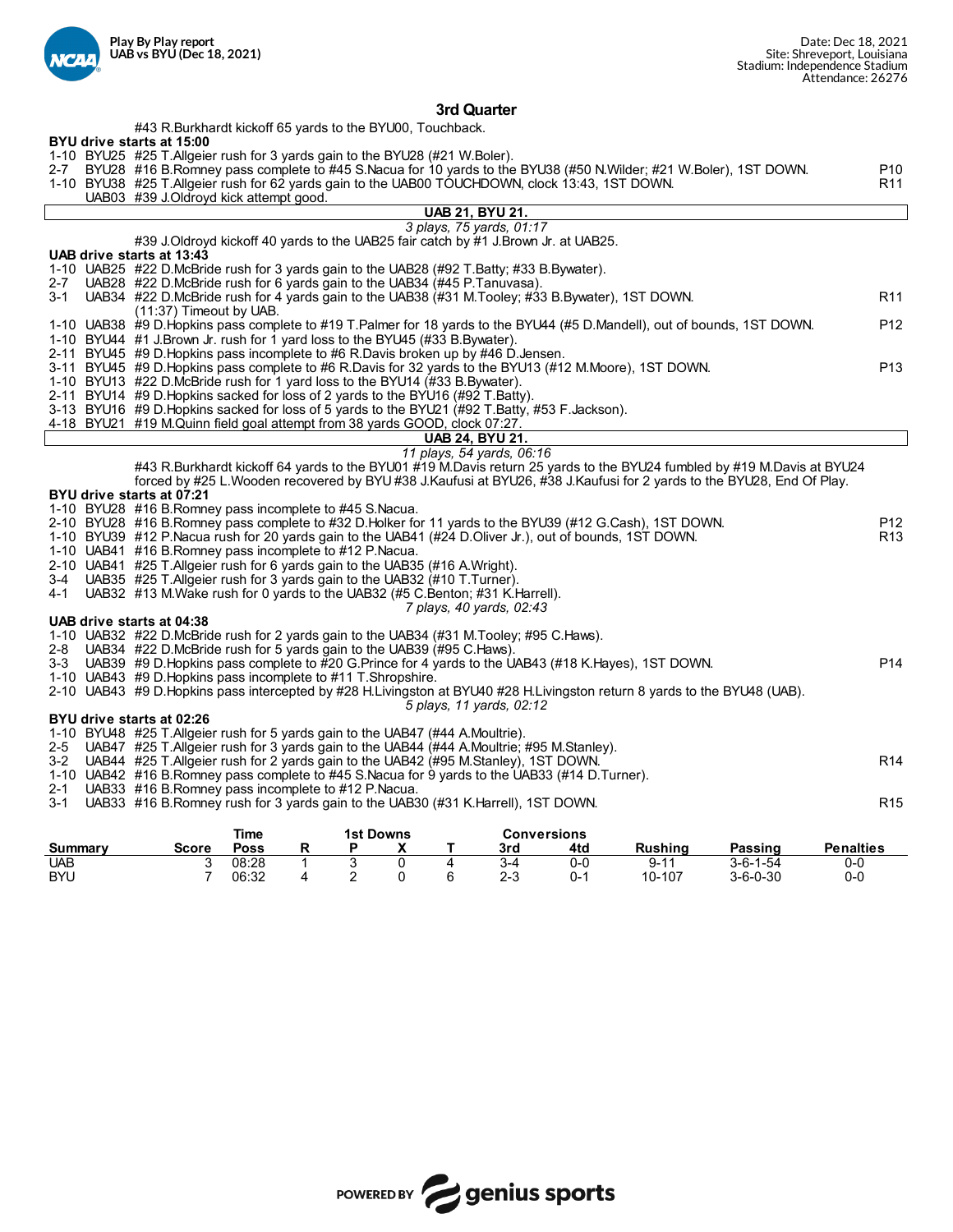

| <b>THIRD QUARTER</b>                                                           |                |              |                |             |              |              |            |                       | <b>UAB</b>        |                         |                         |            | <b>BYU</b>     |             |            |
|--------------------------------------------------------------------------------|----------------|--------------|----------------|-------------|--------------|--------------|------------|-----------------------|-------------------|-------------------------|-------------------------|------------|----------------|-------------|------------|
| Score                                                                          |                |              |                |             |              |              |            |                       | 3                 |                         |                         |            | 7              |             |            |
| <b>FIRST DOWNS</b>                                                             |                |              |                |             |              |              |            |                       | 4                 |                         |                         |            | 6              |             |            |
| <b>RUSHES-YARDS (NET)</b>                                                      |                |              |                |             |              |              |            |                       | $9 - 11$          |                         |                         |            | 10-107         |             |            |
| PASSING YDS (NET)                                                              |                |              |                |             |              |              |            |                       | 54                |                         |                         |            | 30             |             |            |
| Passes Cmp-Att-Int                                                             |                |              |                |             |              |              |            |                       | $3 - 6 - 1$       |                         |                         |            | $3 - 6 - 0$    |             |            |
| TOTAL OFFENSE PLAYS-YARDS                                                      |                |              |                |             |              |              |            |                       | $15 - 65$         |                         |                         |            | 16-137         |             |            |
| Fumble Returns-Yards                                                           |                |              |                |             |              |              |            |                       | $0-0$             |                         |                         |            | $0-0$          |             |            |
| <b>Punt Returns-Yards</b>                                                      |                |              |                |             |              |              |            |                       | $0 - 0$           |                         |                         |            | $0 - 0$        |             |            |
| Kickoff Returns-Yards                                                          |                |              |                |             |              |              |            |                       | $0-0$             |                         |                         |            | $1 - 27$       |             |            |
| Interception Returns-Yards                                                     |                |              |                |             |              |              |            |                       | $0 - 0$           |                         |                         |            | $1 - 8$        |             |            |
| Punts (Number-Avg)                                                             |                |              |                |             |              |              |            |                       | $0 - 0.0$         |                         |                         |            | $0 - 0.0$      |             |            |
| Fumbles-Lost                                                                   |                |              |                |             |              |              |            |                       | $0 - 0$           |                         |                         |            | $1 - 0$        |             |            |
| Penalties-Yards                                                                |                |              |                |             |              |              |            |                       | $0-0$             |                         |                         |            | $0-0$          |             |            |
| <b>Possession Time</b>                                                         |                |              |                |             |              |              |            |                       | 08:28             |                         |                         |            | 06:32          |             |            |
| <b>Third-Down Conversions</b>                                                  |                |              |                |             |              |              |            |                       | 3 of 4            |                         |                         |            | $2$ of $3$     |             |            |
| <b>Fourth-Down Conversions</b>                                                 |                |              |                |             |              |              |            |                       | 0 <sub>of</sub> 0 |                         |                         |            | $0$ of $1$     |             |            |
| Red-Zone Scores-Chances                                                        |                |              |                |             |              |              |            |                       | $1 - 1$           |                         |                         |            | $1 - 1$        |             |            |
|                                                                                |                | <b>UAB</b>   |                |             |              |              |            |                       |                   | <b>BYU</b>              |                         |            |                |             |            |
| <b>Rushing</b>                                                                 | No.            | Gain         | Loss           | <b>Net</b>  | TD           | Lg           | Avg        | <b>Rushing</b>        | No.               | Gain                    | Loss                    | <b>Net</b> | TD             | Lg          | Avg        |
| DeWayne McBride                                                                | 6              | 20           | $\mathbf{1}$   | 19          | 0            | 6            | 3.2        | <b>Tyler Allgeier</b> | 7                 | 84                      | 0                       | 84         | $\mathbf{1}$   | 62          | 12.0       |
| Jermaine Brown Jr.                                                             | 1              | $\mathbf 0$  | $\mathbf{1}$   | $-1$        | $\mathbf 0$  | $\mathbf{0}$ | $-1.0$     | Puka Nacua            | $\mathbf{1}$      | 20                      | $\mathbf 0$             | 20         | 0              | 20          | 20.0       |
| Dylan Hopkins                                                                  | 2              | 0            | $\overline{7}$ | $-7$        | 0            | $\Omega$     | $-3.5$     | <b>Baylor Romney</b>  | $\mathbf{1}$      | 3                       | 0                       | 3          | 0              | 3           | 3.0        |
|                                                                                |                |              |                |             |              |              |            | Masen Wake            | $\mathbf{1}$      | $\mathbf 0$             | $\mathbf 0$             | $\Omega$   | $\mathbf 0$    | $\Omega$    | 0.0        |
| Passing                                                                        | $C-A-I$        |              | Yds            | TD          | Long         |              | Sack       | Passing               | $C-A-I$           |                         | Yds                     | TD         | Long           |             | Sack       |
| Dylan Hopkins                                                                  | $3 - 6 - 1$    |              | 54             | $\mathbf 0$ | 32           |              | 2          | <b>Baylor Romney</b>  | $3 - 6 - 0$       |                         | 30                      | $\Omega$   | 11             |             | 0          |
| Receiving                                                                      | <b>TAR</b>     | No.          | Yards          | <b>YAC</b>  | TD           |              | Long       | Receiving             | <b>TAR</b>        | No.                     | Yards                   |            | YAC            | TD          | Long       |
| Ryan Davis                                                                     | $\overline{2}$ | $\mathbf{1}$ | 32             | 5           | 0            |              | 32         | Samson Nacua          | 3                 | $\overline{\mathbf{c}}$ | 19                      |            | $\overline{7}$ | $\mathbf 0$ | 10         |
| Tejhaun Palmer                                                                 | $\mathbf{1}$   | $\mathbf{1}$ | 18             | 9           | $\mathbf 0$  |              | 18         | Dallin Holker         | $\mathbf{1}$      | $\mathbf{1}$            | 11                      |            | 14             | $\mathbf 0$ | 11         |
| <b>Gerrit Prince</b>                                                           | $\mathbf{1}$   | $\mathbf{1}$ | 4              | 3           | 0            |              | 4          | Puka Nacua            | 2                 | 0                       | 0                       |            | 0              | 0           | 0          |
| Trea Shropshire                                                                | $\overline{2}$ | $\mathbf 0$  | $\mathbf 0$    | $\mathbf 0$ | 0            |              | 0          |                       |                   |                         |                         |            |                |             |            |
| Punting                                                                        | No.            | Yds          | Avg            | Long        |              | ln20         | ТB         | Punting               | No.               | Yds                     | Avg                     | Long       |                | In20        | TB         |
| <b>Punt Returns</b>                                                            | No.            |              | Yards          |             | <b>TD</b>    |              | Long       | <b>Punt Returns</b>   | No.               |                         | Yards                   |            | TD             |             | Long       |
| <b>Kick Returns</b>                                                            | No.            |              | Yards          |             | TD           |              | Long       | <b>Kick Returns</b>   | No.               |                         | Yards                   |            | TD             |             | Long       |
|                                                                                |                |              |                |             |              |              |            | Miles Davis           | $\mathbf{1}$      |                         | 25                      |            | 0              |             | 25         |
|                                                                                |                |              |                |             |              |              |            | Jackson Kaufusi       | $\mathbf 0$       |                         | $\overline{2}$          |            | $\mathbf 0$    |             | 2          |
| <b>Tackles</b>                                                                 | UA-A           |              | <b>Total</b>   |             | <b>Sacks</b> |              | <b>TFL</b> | <b>Tackles</b>        |                   | UA-A                    | <b>Total</b>            |            | <b>Sacks</b>   |             | <b>TFL</b> |
| Antonio Moultrie                                                               | $1 - 1$        |              | $\overline{2}$ |             | 0.0          |              | 0.0        | Ben Bywater           |                   | $2 - 2$                 | 4                       |            | 0.0            |             | 2.0        |
| Kyle Harrell                                                                   | $1 - 1$        |              | $\overline{c}$ |             | 0.0          |              | 0.0        | <b>Tyler Batty</b>    |                   | $1 - 2$                 | 3                       |            | 1.5            |             | $1.5\,$    |
| Mi'Cario Stanley                                                               | $1 - 1$        |              | $\overline{c}$ |             | 0.0          |              | 0.0        | Caden Haws            |                   | $1 - 1$                 | 2                       |            | 0.0            |             | 0.0        |
| Will Boler                                                                     | $1 - 1$        |              | $\overline{c}$ |             | 0.0          |              | $0.0\,$    | Max Tooley            |                   | $0 - 2$                 | $\overline{\mathbf{c}}$ |            | 0.0            |             | 0.0        |
| Qtr Time Scoring Play                                                          |                |              |                |             |              |              |            |                       |                   |                         |                         |            |                |             | V-H        |
| 13:43 BYU - #25 T.Allgeier 62 yd rush (#39 J.Oldroyd kick), 3-75, 01:17<br>3rd |                |              |                |             |              |              |            |                       |                   |                         |                         |            |                |             | $0 - 7$    |
| 3rd 07:27 UAB - #19 M.Quinn 38 yd FG, 11-54, 06:16                             |                |              |                |             |              |              |            |                       |                   |                         |                         |            |                |             | $3 - 7$    |

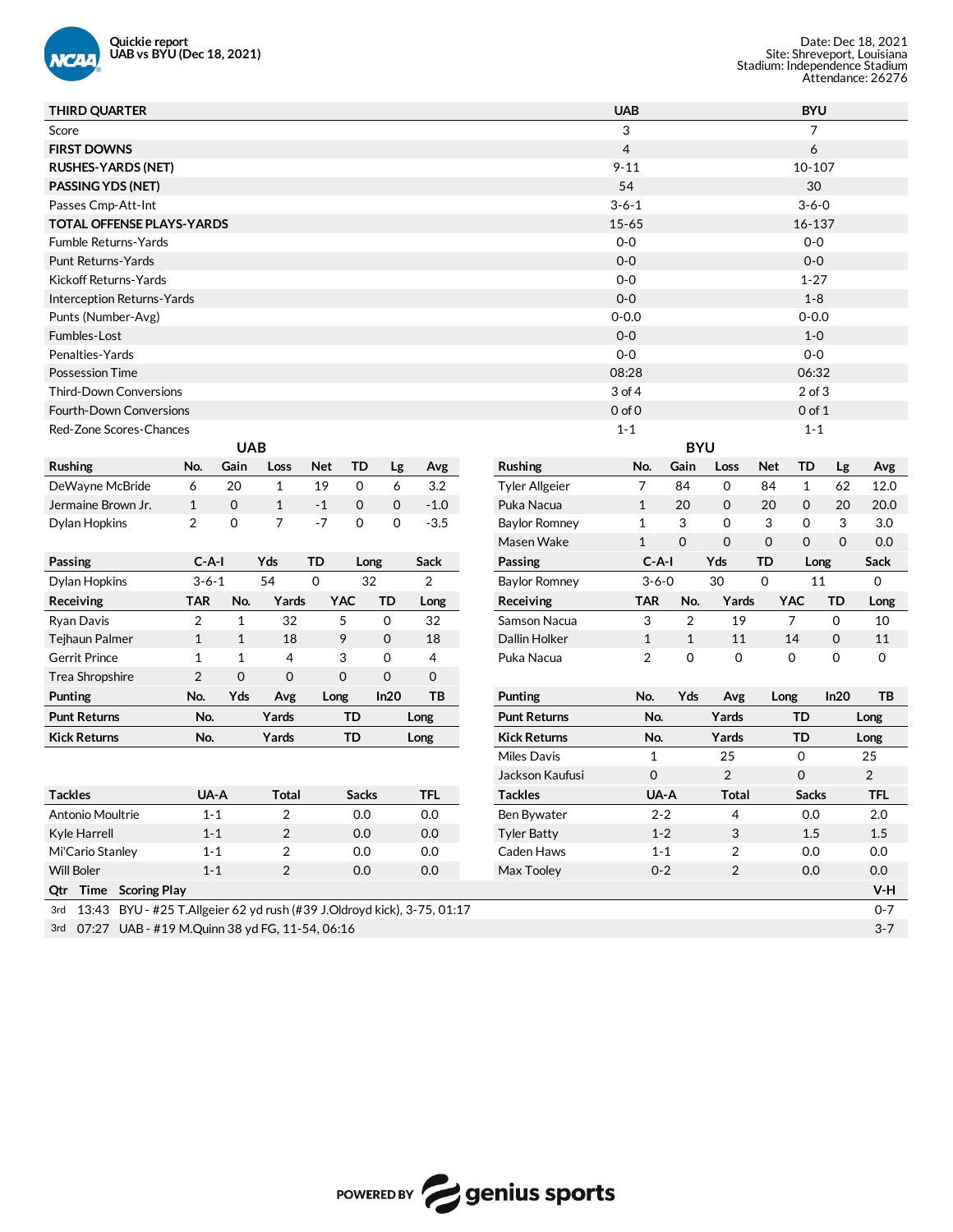

## **4th Quarter**

1-10 UAB30 #16 B.Romney pass complete to #13 M.Wake for 29 yards to the UAB01 (#0 K.Swoopes), 1ST DOWN. P16

|         | i-10 ORD30 #10 D.Ruffliey pass complete to #13 M.Yvake for 29 yards to the ORD01 (#0 K.3WOOPes), 131 DOWN.<br>1-G UAB01 #25 T. Allgeier rush for 1 yard gain to the UAB00 TOUCHDOWN, clock 14:33. | <b>FIU</b>      |
|---------|---------------------------------------------------------------------------------------------------------------------------------------------------------------------------------------------------|-----------------|
|         | UAB03 #39 J.Oldroyd kick attempt good.                                                                                                                                                            |                 |
|         | <b>UAB 24, BYU 28.</b>                                                                                                                                                                            |                 |
|         | 8 plays, 52 yards, 02:53<br>#39 J. Oldroyd kickoff 65 yards to the UAB00, Touchback.                                                                                                              |                 |
|         | UAB drive starts at 14:33                                                                                                                                                                         |                 |
|         | 1-10 UAB25 #22 D.McBride rush for 7 yards gain to the UAB32 (#31 M.Tooley; #95 C.Haws).                                                                                                           |                 |
| 2-3     | UAB32 #22 D.McBride rush for 10 yards gain to the UAB42 (#17 M.Criddle), 1ST DOWN.                                                                                                                | R <sub>15</sub> |
|         | 1-10 UAB42 #22 D.McBride rush for 2 yards gain to the UAB44 (#33 B.Bywater).                                                                                                                      |                 |
| 2-8     | UAB44 #9 D. Hopkins pass complete to #1 J. Brown Jr. for 7 yards to the BYU49 (#46 D. Jensen).                                                                                                    |                 |
| 3-1     | BYU49 #22 D.McBride rush for 6 yards gain to the BYU43 (#33 B.Bywater), 1ST DOWN.                                                                                                                 | R <sub>16</sub> |
|         | 1-10 BYU43 #22 D.McBride rush for 9 yards gain to the BYU34 (#31 M.Tooley).                                                                                                                       |                 |
| 2-1     | BYU34 #22 D.McBride rush for 5 yards gain to the BYU29 (#31 M.Tooley), 1ST DOWN.<br>1-10 BYU29 #9 D. Hopkins pass complete to #20 G. Prince for 6 yards to the BYU23 (#22 A. Hannemann).          | R <sub>17</sub> |
| 2-4     | BYU23 #22 D.McBride rush for 3 yards gain to the BYU20 (#95 C.Haws).                                                                                                                              |                 |
| 3-1     | BYU20 #22 D.McBride rush for 0 yards to the BYU20 (#22 A.Hannemann).                                                                                                                              |                 |
| 4-1     | BYU20 #22 D.McBride rush for 3 yards gain to the BYU17 (#20 J.Boren), 1ST DOWN.                                                                                                                   | R <sub>18</sub> |
|         | 1-10 BYU17 #1 J.Brown Jr. rush for 1 yard gain to the BYU16 (#53 F.Jackson; #90 J.Palu).                                                                                                          |                 |
|         | (07:04) Timeout by UAB.                                                                                                                                                                           |                 |
| 2-9     | BYU16 #9 D. Hopkins pass complete to #16 T. Jones for 2 yards to the BYU14 (#31 M. Tooley).                                                                                                       |                 |
| 3-7     | BYU14 #9 D.Hopkins pass incomplete to #20 G.Prince broken up by #31 M.Tooley.                                                                                                                     |                 |
|         | 4-7 BYU14 #9 D. Hopkins pass complete to #11 T. Shropshire for 14 yards to the BYU00 TOUCHDOWN, clock 06:17, 1ST DOWN.                                                                            | P <sub>19</sub> |
|         | BYU03 #19 M.Quinn kick attempt good.<br><b>UAB 31, BYU 28.</b>                                                                                                                                    |                 |
|         | 15 plays, 75 yards, 08:16                                                                                                                                                                         |                 |
|         | #43 R.Burkhardt kickoff 48 yards to the BYU17 #19 M.Davis return 10 yards to the BYU27 (#25 L.Wooden).                                                                                            |                 |
|         | BYU drive starts at 06:12                                                                                                                                                                         |                 |
|         | 1-10 BYU27 #25 T.Allgeier rush for 6 yards gain to the BYU33 (#50 N.Wilder).                                                                                                                      |                 |
| 2-4     | BYU33 #25 T.Allgeier rush for 2 yards gain to the BYU35 (#44 A.Moultrie).                                                                                                                         |                 |
|         | 3-2 BYU35 #25 T.Allgeier rush for 2 yards loss to the BYU33 (#44 A.Moultrie).                                                                                                                     |                 |
|         | 4-4 BYU33 #16 B.Romney pass complete to #13 M.Wake for 17 yards to the BYU50 (#4 S.Thomas V), 1ST DOWN.                                                                                           | P <sub>17</sub> |
|         | 1-10 BYU50 #16 B.Romney pass complete to #45 S.Nacua for 22 yards to the UAB28 fumbled by #45 S.Nacua at UAB33 recovered by<br>UAB #15 M.McWilliams at UAB28, End Of Play.                        |                 |
|         | 5 plays, 45 yards, 02:36                                                                                                                                                                          |                 |
|         | UAB drive starts at 03:36                                                                                                                                                                         |                 |
|         | 1-10 UAB28 #1 J.Brown Jr. rush for 6 yards gain to the UAB34 (#31 M.Tooley).                                                                                                                      |                 |
|         | 2-4 UAB34 #22 D.McBride rush for 16 yards gain to the UAB50 (#18 K.Hayes), 1ST DOWN.                                                                                                              | R <sub>20</sub> |
|         | (02:41) Timeout by BYU.                                                                                                                                                                           |                 |
|         | 1-10 BYU50 #1 J.Brown Jr. rush for 15 yards gain to the BYU35 (#33 B.Bywater), 1ST DOWN.                                                                                                          | R <sub>21</sub> |
|         | 1-10 BYU35 #1 J.Brown Jr. rush for 2 yards gain to the BYU33 (#95 C.Haws; #33 B.Bywater).                                                                                                         |                 |
| 2-8     | (01:53) Timeout by BYU.<br>BYU33 #22 D.McBride rush for 9 yards gain to the BYU24 (#46 D.Jensen), out of bounds, 1ST DOWN.                                                                        | R <sub>22</sub> |
|         | 1-10 BYU24 #22 D.McBride rush for 3 yards gain to the BYU21 (#92 T.Batty).                                                                                                                        |                 |
|         | (01:41) Timeout by BYU.                                                                                                                                                                           |                 |
| $2 - 7$ | BYU21 #1 J.Brown Jr. rush for 6 yards gain to the BYU15 (#46 D.Jensen).                                                                                                                           |                 |
| 3-1     | BYU15 #9 D. Hopkins rush for 2 yards gain to the BYU13 (#92 T. Batty), 1ST DOWN.                                                                                                                  | R <sub>23</sub> |
|         | 1-10 BYU13 Kneel down by #9 D. Hopkins at BYU14 for loss of 1 yard.                                                                                                                               |                 |
|         | 9 plays, 58 yards, 03:36                                                                                                                                                                          |                 |
|         | Time<br><b>1st Downs</b><br><b>Conversions</b>                                                                                                                                                    |                 |
|         |                                                                                                                                                                                                   |                 |

|            |       | ∎ıme  |  | <b>1St DOWNS</b> |     | Conversions |         |                  |                  |
|------------|-------|-------|--|------------------|-----|-------------|---------|------------------|------------------|
| Summarv    | Score | Poss  |  |                  | 3rd | 4td         | Rushina | Passing          | <b>Penalties</b> |
| <b>UAB</b> |       | 1:52  |  |                  |     | າາ<br>2-2   | 19-104  | $4 - 5 - 0 - 29$ | 0-0              |
| <b>BYU</b> |       | 03:08 |  |                  | 0-1 |             |         | $3 - 3 - 0 - 68$ | 0-0              |